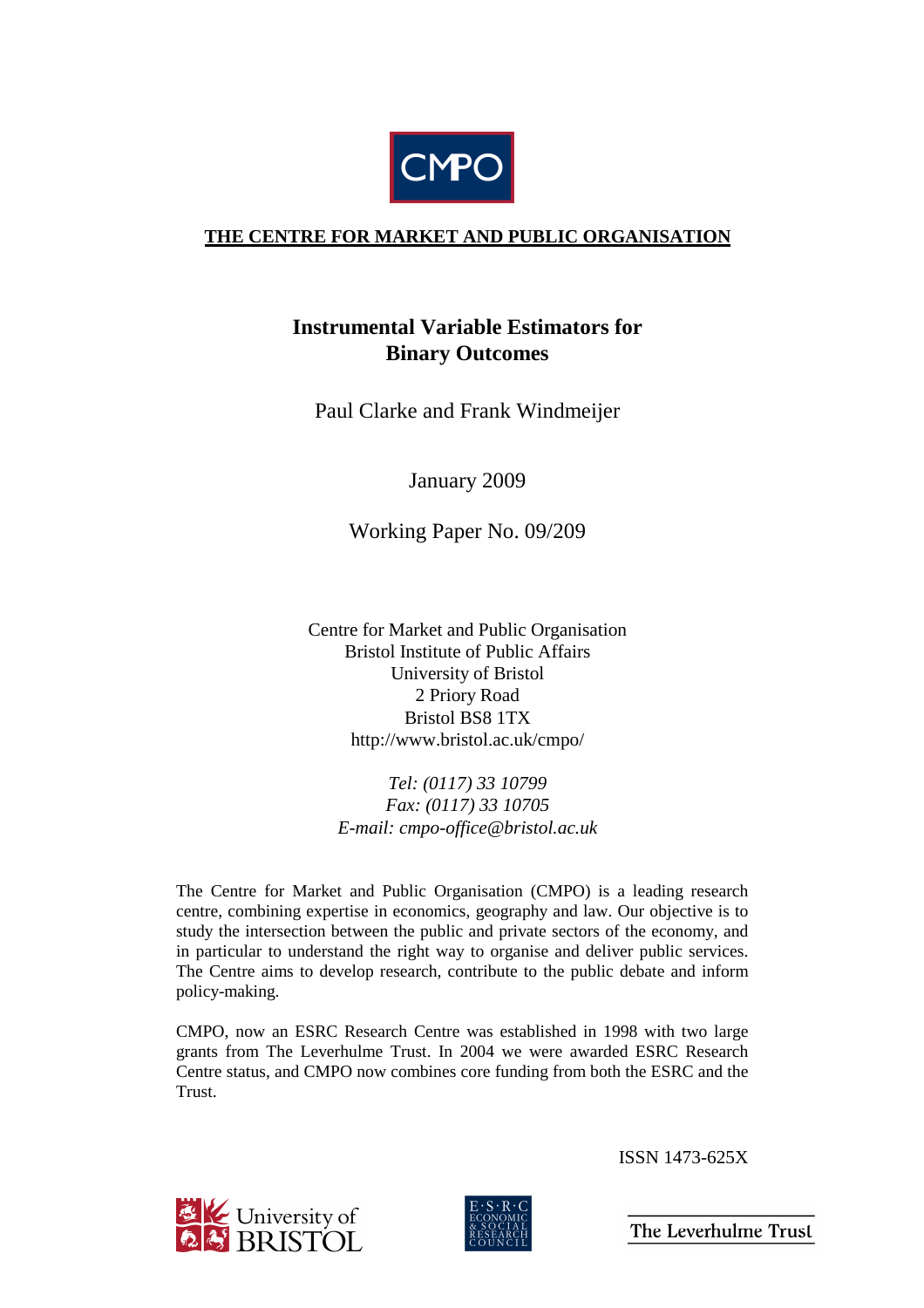# **Instrumental Variable Estimators for Binary Outcomes**

Paul Clarke $1$ and Frank Windmeijer<sup>2</sup>

*<sup>1</sup> CMPO, University of Bristol <sup>2</sup> Department of Economics and CMPO, University of Bristol*

## January 2009

#### **Abstract**

The estimation of exposure effects on study outcomes is almost always complicated by non-random exposure selection - even randomised controlled trials can be affected by participant non-compliance. If the selection mechanism is non-ignorable then inferences based on estimators that fail to adjust for its effects will be misleading. Potentially consistent estimators of the exposure effect can be obtained if the data are expanded to include one or more instrumental variables (IVs). An IV must satisfy core conditions constraining it to be associated with the exposure, and indirectly (but not directly) associated with the outcome through this association. Here we consider IV estimators for studies in which the outcome is represented by a binary variable. While work on this problem has been carried out in statistics and econometrics, the estimators and their associated identifying assumptions have existed in the separate domains of structural models and potential outcomes with almost no overlap. In this paper, we review and integrate the work in these areas and reassess the issues of parameter identification and estimator consistency. Identification of maximum likelihood estimators comes from strong parametric modelling assumptions, with consistency depending on these assumptions being correct. Our main focus is on three semi-parametric estimators based on the generalised method of moments, marginal structural models and structural mean models (SMM). By inspecting the identifying assumptions for each method, we show that these estimators are inconsistent even if the true model generating the data is simple, and argue that this implies that consistency is obtained only under implausible conditions. Identification for SMMs can also be obtained under strong exposure-restricting design constraints that are often appropriate for randomised controlled trials, but not for observational studies. Finally, while estimation of local causal parameters is possible if the selection mechanism is monotonic, not all SMMs identify a local parameter.

**Keywords:** Econometrics, Generalized methods of moments, Parameter identification, Marginal structural models, Structural mean models, Structural models.

#### **JEL Classification:** C13, C14

#### **Electronic version: www.bristol.ac.uk/cmpo/publications/papers/2009/wp209.pdf**

#### **Acknowledgements**

This research has been funded by the ESRC project "An Examination of the impact of Family Socio-economic status on outcomes in late childhood and adolescence" (RES-060-23-0011) and UK Medical Research Council grant G0601625. The authors would like to thank Roger Harbord, Tom Palmer and Nuala Sheehan for their comments on an earlier draft.

**Address for Correspondence** CMPO, Bristol Institute of Public Affairs University of Bristol 2 Priory Road Bristol BS8 1TX Paul.Clarke@bristol.ac.uk www.bristol.ac.uk/cmpo/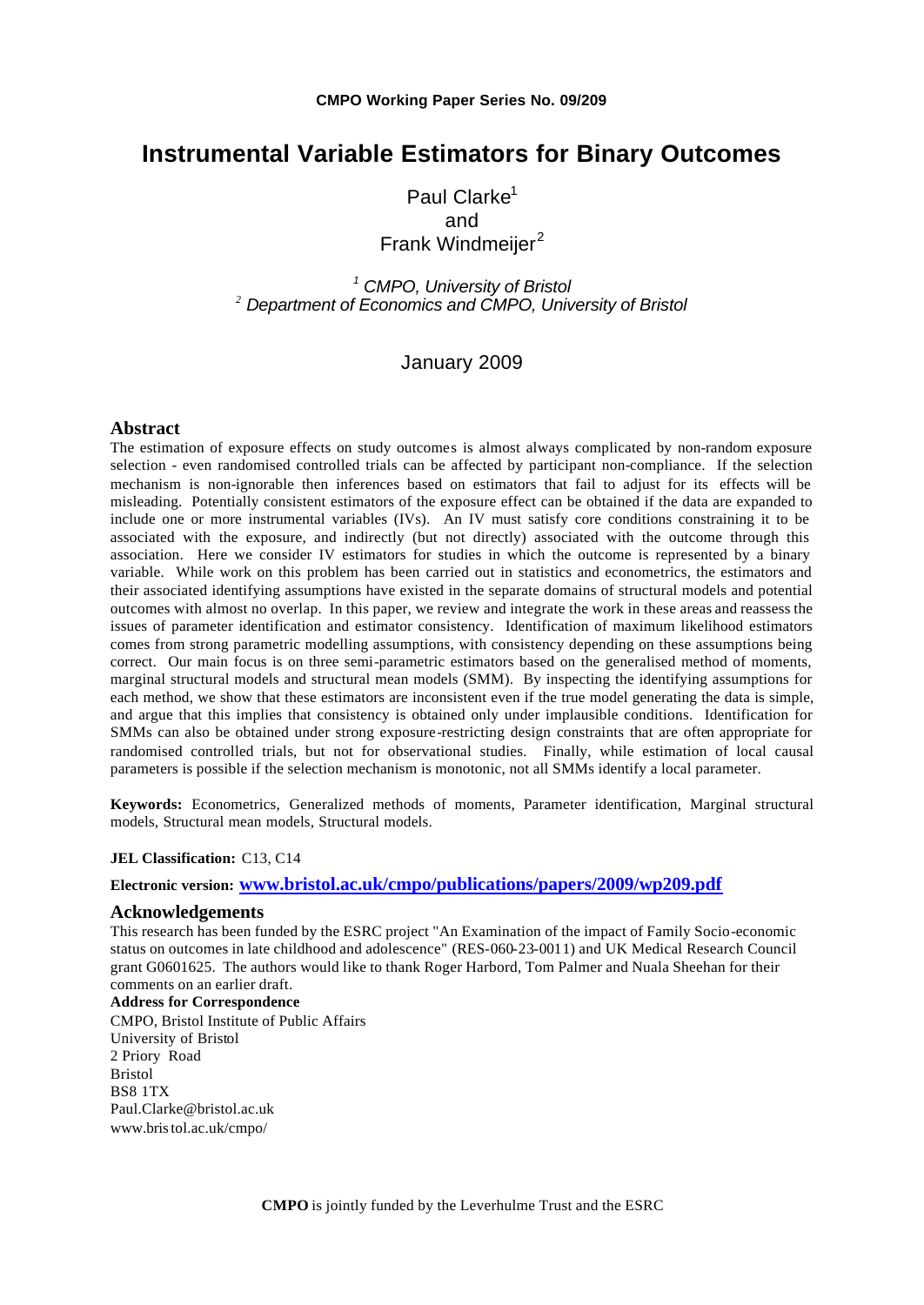#### **1. Introduction**

The estimation of exposure effects on study outcomes is almost always complicated by non-random exposure selection: it is rare even for randomised controlled trials to be perfectly conducted, usually being affected by, for example, participant non-compliance. If the selection mechanism is nonignorable then inferences based on estimators that fail to adjust for its effects will be misleading. In epidemiology, the impact of non-ignorable selection is termed 'confounding' bias due to confounding variables associated with both outcome *Y* and exposure *X*. The usual strategy is to adjust for this bias by including all observed confounding variables *C*, but the impact of unobserved confounding variables is often thought to be problematic. In economics, the problem is commonly framed as that of a regression model from which variables have been omitted. If the exposure is 'exogenous' then none of the omitted variables are associated with exposure *X*. However, if this assumption is implausible then the exposure is instead said to be 'endogenous'. An endogenous exposure *X* is associated with the model error term, possibly even after conditioning on other available covariates *C*. In either the unobserved confounding or endogenous exposure set-ups, the effect of *X* on *Y* is not identified without further information being introduced into the analysis. A widely used approach in economics is to introduce an instrumental variable (IV) *Z* that is associated with *X*, but is only associated with *Y* indirectly through its association with *X*. IVs are also used in disciplines other than economics: for example, there has recently been great interest in the use of genetic IVs in epidemiology to exploit the idea of 'Mendelian randomisation' (e.g., Lawlor *et al*., 2008); and in the analysis of randomised experiments with non-compliance, the IV is randomisation indicator *Z* indicating the experimental group to which each unit is randomised (e.g., Angrist *et al*., 1996).

We begin by reviewing IV estimators for linear regression models. The highest objective of regression analysis is to estimate the 'causal' effect of the exposure (i.e., what happens if we change *X* while holding everything else fixed) rather than simply its association with *Y*. Thus, we view the regression model as 'structural' in that its parameters have a causal interpretation (e.g., Goldberger, 1972). An example of a simple linear structural model is  $Y = \beta_0 + X\beta_1 + U$ , where *C* is omitted for notational simplicity and *U* represents the error term, or the combined effect of all the omitted variables. In this model,  $\beta_1$  represents the effect on *Y* of a unit increase in *X* while holding *U* fixed. To connect the structural model from economics with the potential outcomes approaches used elsewhere, it is useful to write this model as

$$
y = E(Y|X = x, U = u)
$$
  
=  $\beta_0 + x\beta_1 + u,$  (1)

following a notation similar to that of Pearl (2000, ch.5). This notation makes clear that  $E(Y | X = x, U)$  $= u$ ) is an expectation in which *X* and *U* wholly determine the observed value *y*. If exposure is binary,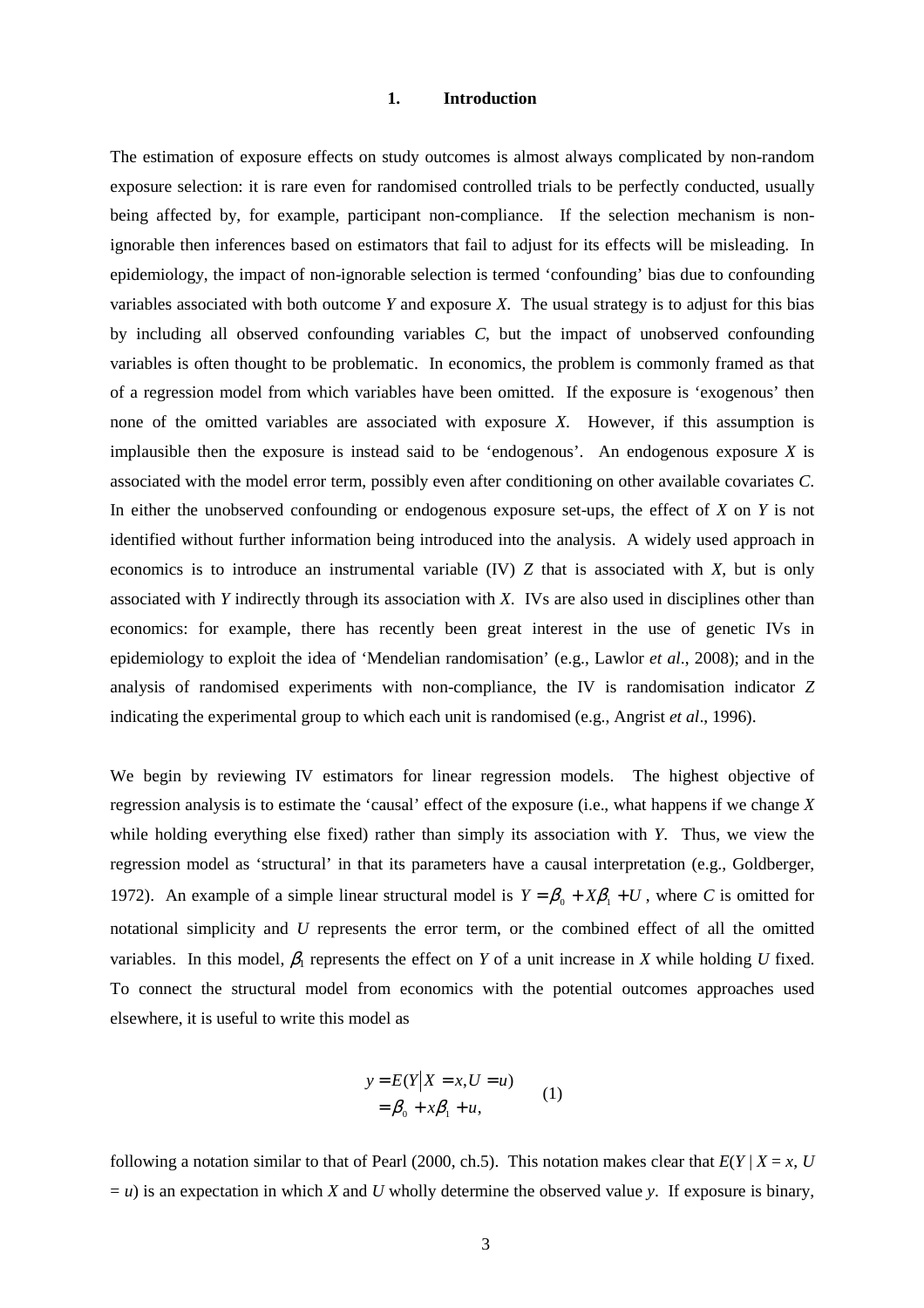taking values 1 and 0 for the exposed and unexposed categories, respectively, then the regression slope is straightforwardly interpreted as the average treatment effect (ATE) of *X*.

Unless *X* is exogenous, the ordinary least squares (OLS) estimator of  $\beta_1$  in linear model (1) is inconsistent. If *X* is endogenous, however, the classical IV estimator  $\hat{\beta}_1^N = \text{Cov}(Y, Z) / \text{Cov}(X, Z)$  is consistent for  $\beta_1$  under model (1), provided that additional 'core conditions' are satisfied by the joint distribution of (*U*, *X*, *Y*, *Z*). Didelez and Sheehan (2007) write the core conditions as:

- 1. *Z* is associated with *X*,
- 2. *Z* is conditionally independent of *Y* given *X* and *U*,
- 3. *Z* is independent of *U*.

Figure 1 contains a directed acyclic graph (e.g., Pearl, 2000) representing these assumptions.

## [FIGURE 1 ABOUT HERE.]

Core conditions 1-3 are required for estimators based on a fully specified parametric model for (*X*, *Y*, *U*, *Z*). However, for semi-parametric estimators the independence assumption can be replaced by, for example, conditional mean independence in which condition 2 becomes  $E(Y | X, U, Z) = E(Y | X, U)$ and condition 3  $E(U | Z) = E(U)$ . For simple linear structural models, condition 3 can be further relaxed: rather than the weaker  $E(U | Z) = E(U)$ , the classical IV estimator comes from the stronger moment conditions

$$
E(ZU) = E(U) = 0, \quad (2)
$$

where  $U = Y - \beta_0 - X\beta_1$  under model (1). The two-stage least-squares (2SLS) estimator is a generalisation of (2) to include multiple exposures, more than one of which may be endogenous, which is identified provided there is at least one IV for each endogenous covariate. Stage one of 2SLS estimation involves fitting the 'reduced-form' model for the regression of *X* on *Z* using OLS, and using these predicted values in fitting linear model (1) at stage two. Provided the structural model is linear, the 2SLS estimator is consistent whether or not the true regression of *X* on *Z* is linear. Identification of treatment effect parameters under more general models has been considered by Imbens and Angrist (1994), Angrist *et al*. (1996) and Abadie (2003) among others; see also Tan (2006) for more recent work.

In this paper, we focus initially on IV estimators for non-linear regression models for binary *Y*, or more precisely, logistic and probit regression models. More generally, we focus on causal effects of *X* on *Y*. The consistency of maximum likelihood estimators for probit models is already well established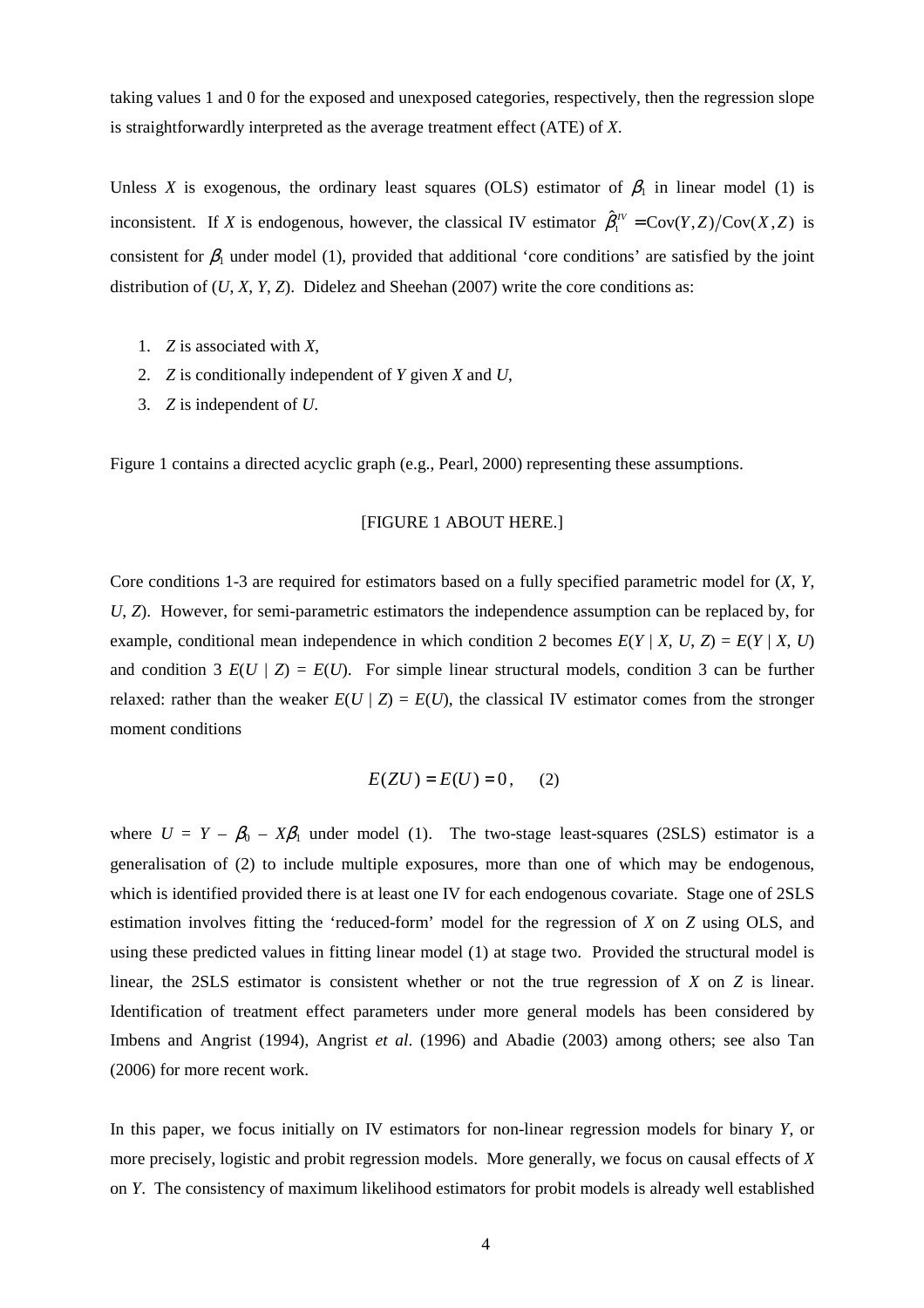(e.g., Rivers and Vuong, 1988), but other estimators have also been proposed, based on the generalised method of moments (e.g., Angrist, 2001) and on potential outcome models: specifically, marginal structural models (e.g., Robins *et al*., 2000) and structural mean models (Robins, 1989; Robins, 1994). The attraction of these estimators is that full parametric specification of a model for (*X*, *Y*, *U*, *Z*) is not required.

Chesher (2008) has recently clarified the identification of structural models for discrete *Y* through a series of formal results, in which the assumptions embodied in the structural model for *Y* and *X* and core conditions 1-3 have been shown to be insufficient to identify the structural parameters. In the light of these results, we revisit all of these estimators to establish the context in which identification is obtained (or not). For the estimators based on potential outcomes, we do this by viewing potential outcomes models as semi-parametric structural models, and considering identification under simple models for the data generating process. From a practical perspective, we argue that, if identification cannot be achieved under simple structural models, the burden of proof shifts to any researcher using these methods to posit less simple but substantively plausible data generating processes under which it is.

The paper is organised as follows: In Section 2, structural and potential outcome models for binary *Y* are introduced, and the link between the two approaches is discussed. In Section 3, we summarise recent results on parameter identification for discrete *Y* and discuss their implications for IV estimation, and in Section 4 review likelihood-based estimation in the light of these results. In the remainder of the paper, we focus on semi-parametric estimators. The generalised method of moments is considered for binary structural models (Angrist, 2001; Johnson *et al*., 2008) in Section 5. The next two sections concern methods based on potential outcomes: in Section 6, the marginal estimator based on a marginal structural model (Ten Have *et al*., 2003); and second, in Section 7, estimators based on structural mean models (e.g., Vansteelandt and Goetghebeur, 2003; Hernán and Robins, 2006). In Section 8 we consider estimation under monotonic selection mechanisms, and in Section 9 we discuss the findings and draw conclusions.

#### **2. Models for binary outcomes**

#### 2.1. Regression models

A generalised linear model for the regression of binary *Y* on *X* is

$$
b\{\mu(x)\} = \beta_0 + x\beta_1, \qquad (3)
$$

where  $\mu(x)$  is the mean function and  $b(a)$  is a link function; *C* has again been omitted to simplify the subsequent development. We focus on the two most widely used models for binary *Y*, namely, the logistic model where  $b(a) = \log\{a/(1-a)\}\)$ , and the probit model where  $b(a) = \Phi^{-1}(a)$  is the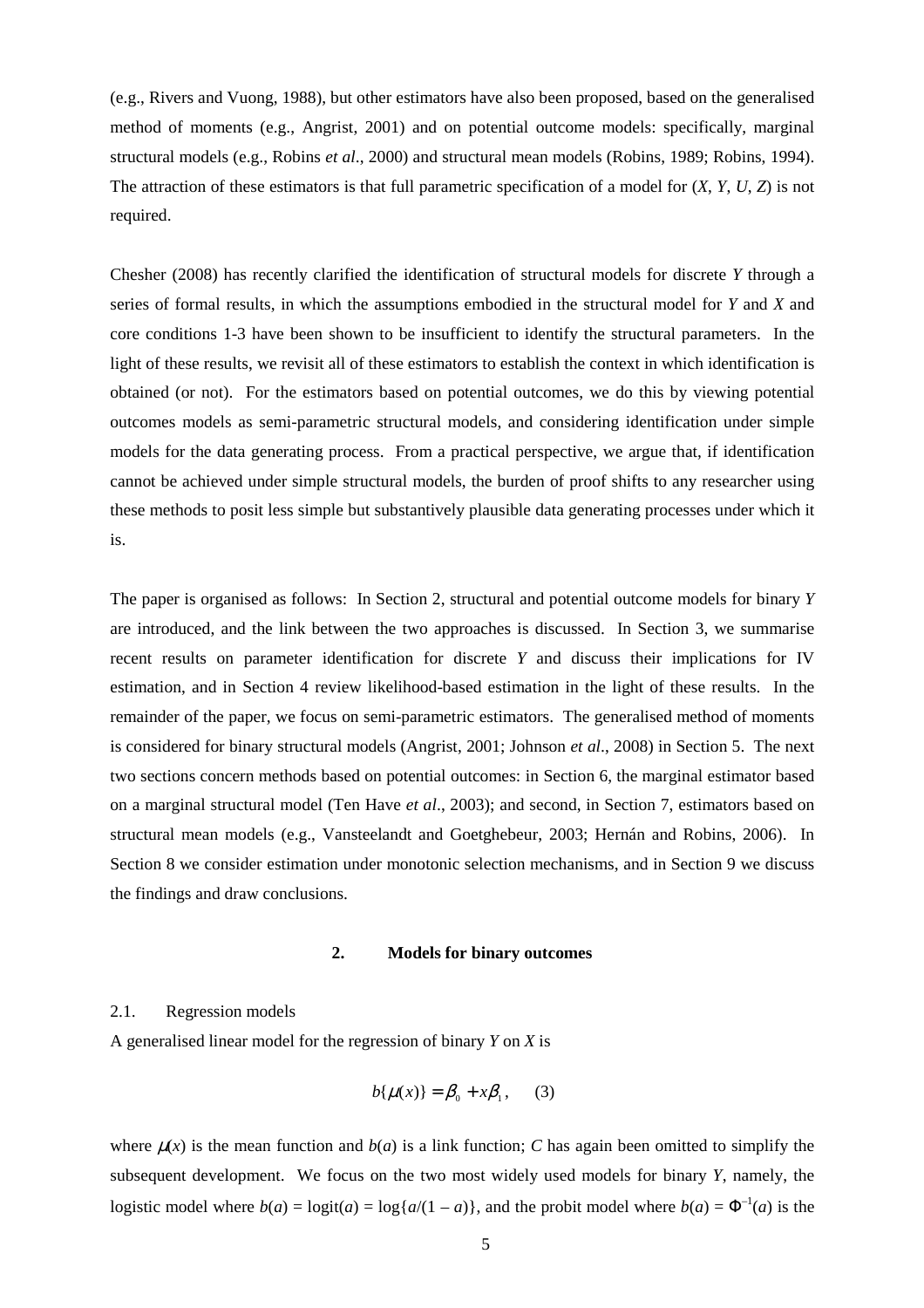inverse cumulative distribution function (CDF) of the standard normal distribution. The logistic model is widely used in biomedical and social science disciplines because  $\beta_1$  is interpretable as a log odds ratio. In economics, it is the probit model that is most widely used; the slope parameter itself does not have an obvious interpretation, but it can be used to calculate the partial effect (PE). The PE of *X* at  $x^*$  is defined to be the expectation of the derivative of the mean function at  $X = x^*$  and is analogous to the ATE.

No explicit reference has been made to *U* in (3) because to do so is unnecessary if *X* is exogenous. However, if *X* is endogenous then it is important to understand the hidden role played by *U*. Using the notation introduced for linear model (1), a simple structural model for binary *Y* is given by

$$
y = E(Y|X = x, U = u)
$$
  
=  $I(\beta_0 + x\beta_1 + u > 0),$  (4)

where  $I(a)$  is the indicator function. It is again seen that the structural model wholly determines the observed value of the binary outcome. An alternative, the unobserved heterogeneity model, shall be discussed further on in Section 5. However, whatever structural model is chosen, an essential feature is that it must involve a non-smooth function to ensure the support of *Y* is the set  $\{0, 1\}$ .

If *X* is exogenous then integrating (4) over the marginal distribution of *U*  $E_{U}\{E(Y|X=x,U)\} = E(Y|X=x) = \mu(x)$ , and so the mean function of *Y* given *X* in (3) is correctly specified. The distribution of *U* is assumed to be normal for the probit model and logistic for the logistic model where, as well as constraining  $E(U) = 0$ , the scale of *U* is set arbitrarily so that  $Var(U) =$ 1 for normal *U* and  $Var(U) = \pi^2/3$  for logistic *U*. However, if *X* is endogenous then *U* is not independent of *X* and  $E_{U|X=1} \{ E(Y|X=x,U) \} \neq \mu(x)$ .

#### 2.2. Potential outcome models

Potential outcome models distinguish between the selected exposure *X* and what happens if the exposure is set to  $\chi$  by some hypothetical intervention or experiment. Instead of a structural model, a set of potential outcomes is defined for each unit in the study population. Units are indexed by *i* (which has been suppressed until now) and the potential outcome of unit *i* at exposure level  $\chi$  is denoted by  $Y_i(\chi)$ , a suitably defined function of  $\chi$ . In practice, only exposure level  $X_i$  is observed for unit *i*, and the observed outcome is related to the potential outcome by  $Y_i = Y_i(X_i)$ ; this relationship is called the 'consistency assumption'. The target of inference in the potential outcomes framework is a meaningful expectation taken over the entire population. For example, for binary *X* the ATE from Section 1 is  $E\{Y_i(1) - Y_i(0)\}$ , the causal risk ratio (CRR) is  $E\{Y_i(1)\} / E\{Y_i(0)\}$ , and the causal odds ratio (COR) is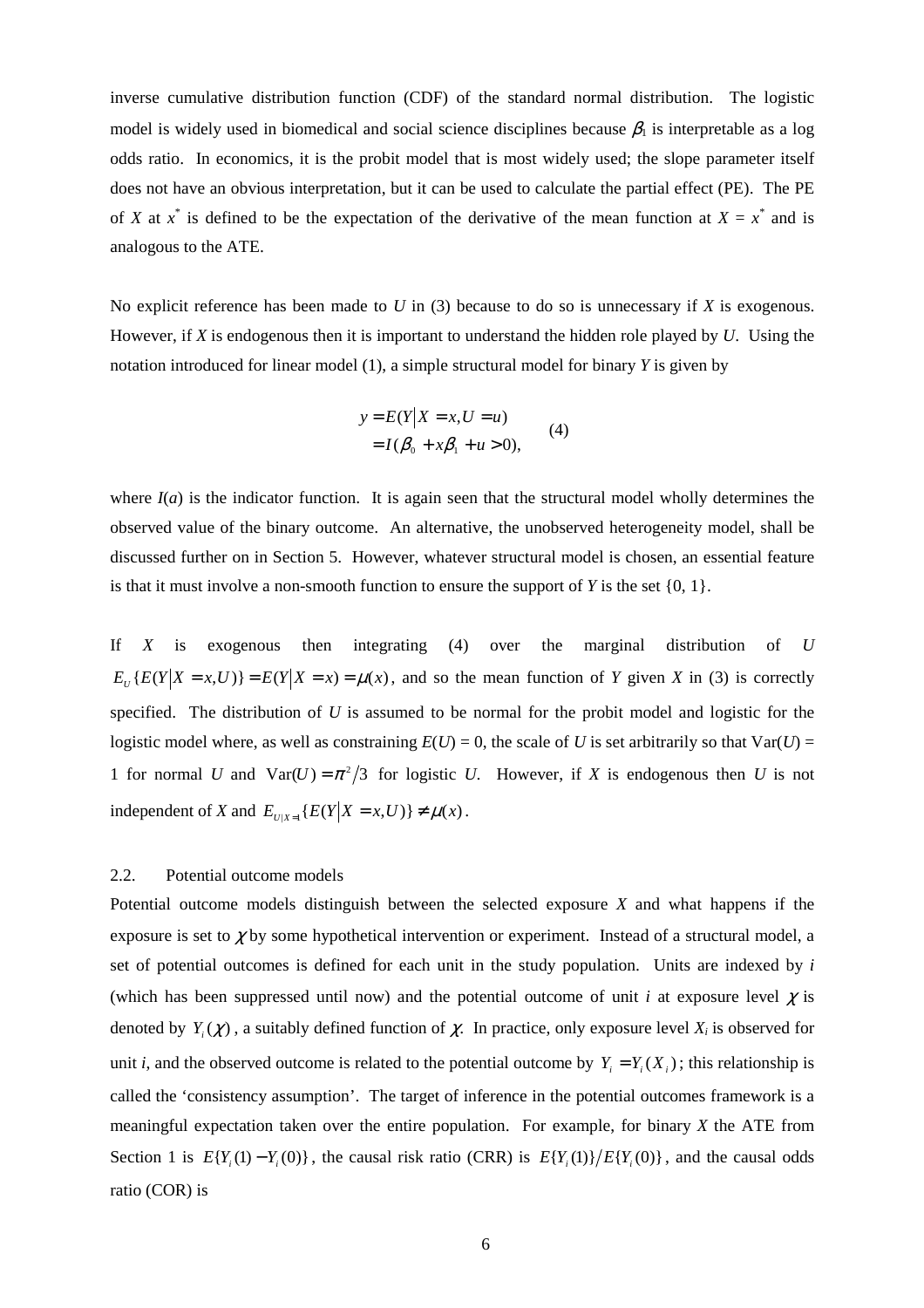$$
\frac{E\{Y_i(1)\}/E\{1-Y_i(1)\}}{E\{Y_i(0)\}/E\{1-Y_i(0)\}}.
$$

As already stated, it is unnecessary to specify a parametric model for  $Y_i(\chi)$  in this framework. The endogeneity or unobserved confounding problem simply results in an association between  $Y_i(\chi)$  and  $X_i$ . However, throughout this paper we shall assume that  $U_i$  is the common cause behind this association, and thus we restrict attention to the wide range of non-ignorable selection models that are encountered in practice in disciplines like epidemiology and economics. With this in mind, we note how the simple binary structural model (4) can be written in terms of potential outcomes: suppress *i* and denote  $Y_{\chi} = Y(\chi)$ , then  $y_{\chi} = E(Y_{\chi} | U = u) = I(\beta_0 + \chi \beta_1 + u > 0)$ , where expectation over *i* has been replaced by expectation over the population distribution of *U*. As  $\chi$  is fixed, integrating out *U* leads (if *X* is binary) to  $exp(\beta_1) = COR$  under the logistic model. The potential outcomes models to be discussed in Sections 6 and 7 can thus be interpreted as semi-parametric, in that neither the error structure nor its distribution is explicitly specified.

IV estimators can therefore be developed in the potential outcomes context. Following Angrist *et al*. (1996), core conditions equivalent to 1-3 are:

- (i) Pr( $X = x | Z = z$ ) is a nontrivial function of *z*,
- (ii) Conditional mean independence (CMI):  $E(Y_x | Z = z) = E(Y_x)$ ,
- (iii) Exclusion restriction:  $Y_{zx} = Y_{x}$ ,

where  $Y_{zz}$  is the joint potential outcome, defined to be the outcome the participant would have obtained if her IV was set to *z* and exposure to  $\chi$ . Note that the definition of the  $Y_{z\chi}$  implies that *Z* is a causal antecedent of *X*, and so the edge between *Z* and *X* in Figure 1 should be directed; see Hernán and Robins (2006) for a full discussion of the issue of causal and non-causal IVs.

Two other assumptions are often stated as core conditions within this framework (e.g., Angrist *et al*., 1996). These are that the selection mechanism for *Z* is ignorable (Rosenbaum and Rubin, 1983), and that the stable unit treatment value assumption (SUTVA) holds. The SUTVA requires that the potential outcomes for two or more people are independent, which is also implicit in the definition of the structural model, and is a commonly made working assumption. In randomised experiments, it is trivial to assume that *Z* is ignorable, but generally it is a strong assumption that is sometimes plausible only after conditioning on covariates. In the frameworks defined thus far, selection is ignorable only if  $Pr(Z = z | C = c, U = u, Y = y, X = x) = Pr(Z = z | C = c)$  or  $Pr(Z = z | C = c, Y_x = y_x, X = x) = Pr(Z = z | C = x)$  $C = c$ ).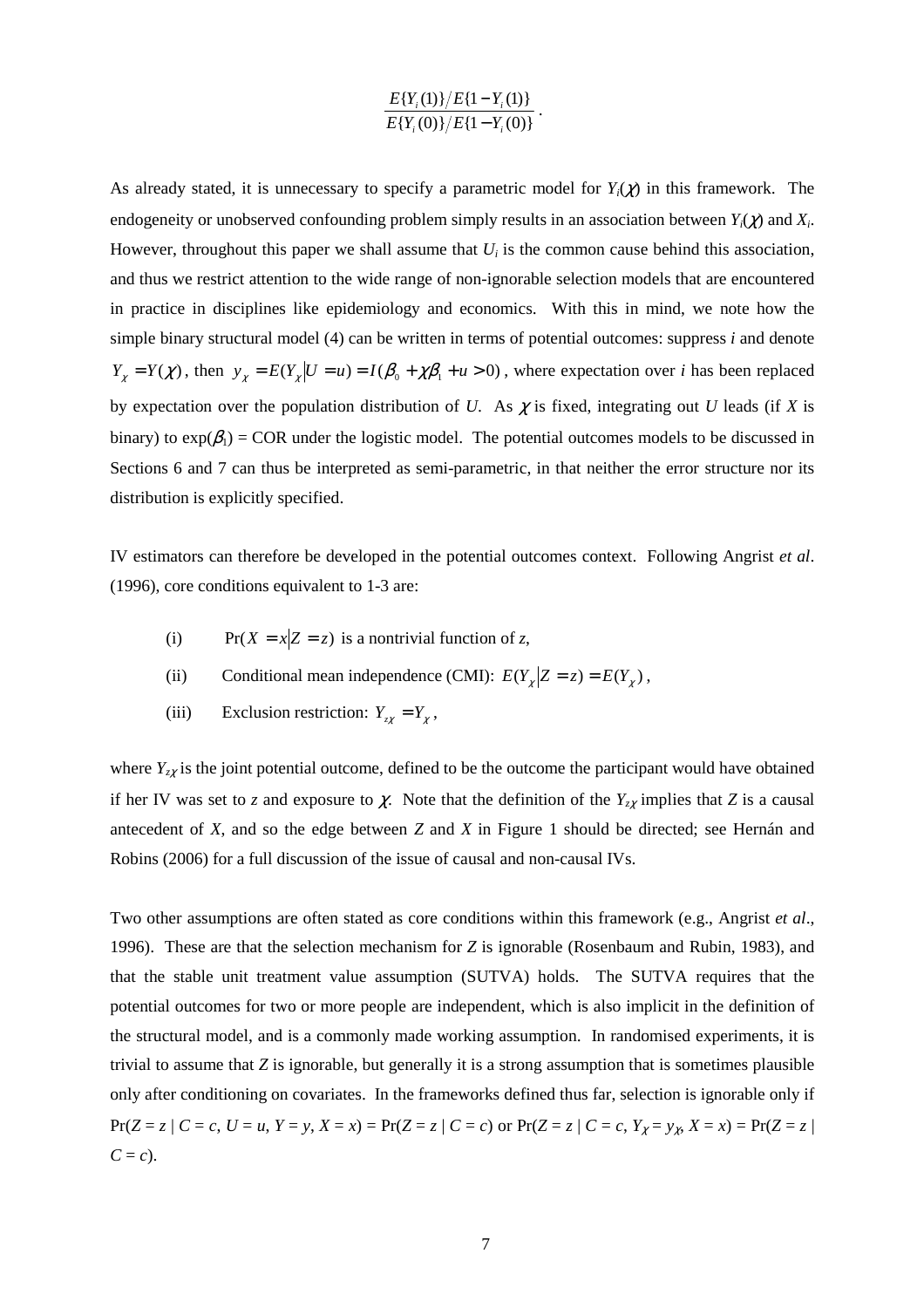### **3. Parameter identification**

We saw in Section 1 that the ATE is identified under the simple linear structural model (1) provided that IV *Z* satisfies the three core conditions. In contrast, identification for structural model parameters for discrete *Y* is a more precarious issue. Chesher (2008) considered this problem and his arguments are now summarised.

Identification requires that constraints implied by the model and the IV core conditions are sufficiently tight to ensure only one value of the model parameter is determined by the observed data. In general, the structural model is written  $Y = h(X, U^*)$ , where *h* is some function of the endogeneous covariate X and a normalised latent variable  $U^*$ . Note that nothing more than this is assumed, and that the normalisation of *U* to be  $U^* \sim$  Uniform (0,1) is for mathematical convenience, but makes no difference in practice: for example, the logistic model can be written  $Y = I\{\beta_0 + X\beta_1 + \logit(U^*) > 0\}$  using the integral probability transform. Within this framework, it has previously been shown that the IV core conditions are sufficient for identification if *h* is strictly monotonic (Chernozhukov and Hansen, 2005). However, the restriction on *h* for discrete *Y* is that it is weakly monotonic, that is, a stepfunction of  $U^*$  for fixed *X*. For the logistic model, conditionally on  $X = x$  the step function can be written as  $Y = I\{U_x^* > \text{expit}(-\beta_0 - x\beta_1)\}\$ , where  $U_x^*$  is a random variable following the conditional distribution of U<sup>\*</sup> given  $X = x$  with CDF  $F_{u^*|v}(x|x) = Pr(U_x^* \leq \tau)$  $F_{U^*|X}(\tau|x) = \Pr(U^* \leq \tau)$ , which is non-uniform and depends on *x*, and  $exp(it(a) = exp(a)/{1 + exp(a)}$  is a convenient way to express the mean function of the logistic model.

Chesher (2008) shows that the constraints implied by core conditions 2-3 can be written

$$
\underset{X|Z=z}{E} \{ \Pr(U^* \leq \tau \mid X, Z = z) \} = \tau,
$$
\n
$$
\underset{X|Z=z}{E} \{ \Pr(Y \leq h(X, \tau) \mid X, Z = z) \} \geq \tau,
$$
\n
$$
\underset{X|Z=z}{E} \{ \Pr(Y < h(X, \tau) \mid X, Z = z) \} < \tau,
$$

which can be expressed as functions of the model parameters and the observed data, namely, the conditional distributions of *X* given *Z*, and of *Y* given *X* and *Z*. In the simple double binary case, where both *X* and *Z* are dichotomous, the structural model is parameterised in terms of its two cut-off points, denoted by  $\gamma_0 = \text{expit}(-\beta_0)$  and  $\gamma_1 = \text{expit}(-\beta_0 - \beta_1)$ . It is shown that the observed data (nonparametrically) identify  $F_{U^*\mid X}(\gamma | x = 0)$  and  $F_{U^*\mid X}(\gamma | x = 1)$ , that is, the data tell us something about one point of each conditional CDF. However, non-parametric identification requires that  $F_{U^*|X}(\gamma_0 | x = 1)$ and  $F_{U^*|X}(\gamma | x = 0)$  are also uniquely determined, but Chesher (2008) shows that the data define only intervals within which each point must lie. Therefore, identification comes about only by parametrically specifying  $F_{U^*|X}$ .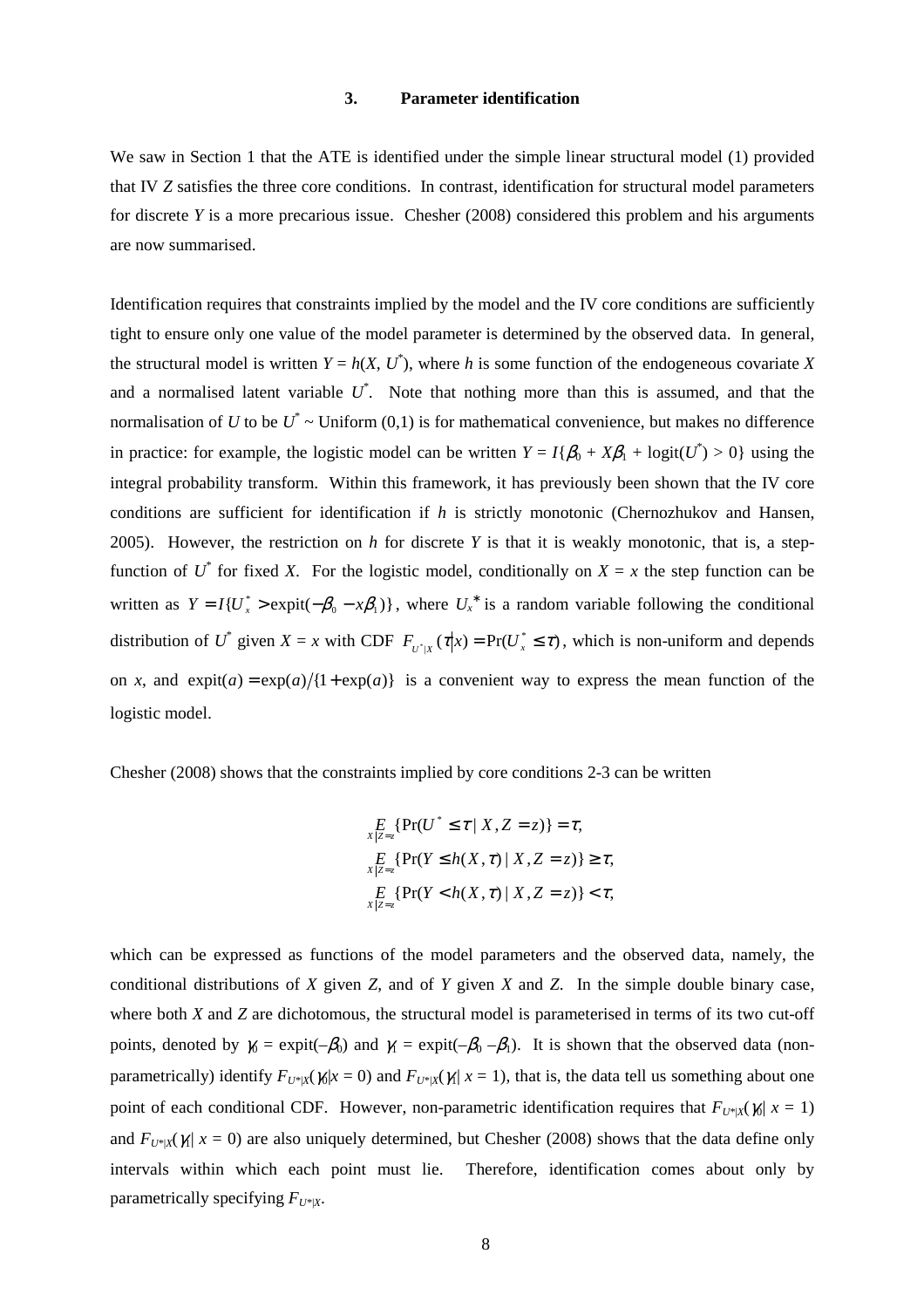#### **4. Likelihood-based estimation**

From Section 3, we saw that identification of a binary structural model like (4) requires assumptions about the conditional distribution of *U* given *X*. A natural way to incorporate such assumptions is to use a likelihood function. The cost is that *U* given *X* is unobserved and maximum likelihood (ML) estimators can be highly sensitive to incorrect modelling assumptions. We now review ML estimators for probit models with continuous *X* (Rivers and Vuong, 1988). Normality has considerable benefits in terms of modelling the key assumptions, and guarantees consistency and asymptotic efficiency if these assumptions hold.

The probit estimator is based on the following pair of models

$$
Y = I(\beta_0 + X\beta_1 + U > 0),
$$
  
\n
$$
X = \alpha_0 + Z\alpha_1 + V,
$$
\n(5)

where the second part of (5) is called the reduced form model, and

$$
\begin{pmatrix} U \\ V \end{pmatrix} Z \sim N \left\{ \begin{pmatrix} 0 \\ 0 \end{pmatrix}, \begin{pmatrix} 1 & \sigma_{uv} \\ \sigma_{uv} & \sigma_{v}^2 \end{pmatrix} \right\}.
$$

It is important to distinguish the role played by the reduced-form model here to that for the 2SLS estimator. The linear reduced-form yields a consistent 2SLS estimator, whether or not the true reduced-form model is linear, whereas here the reduced-form model encodes additional assumptions that implicitly determine the crucial *U* given *X* distribution and identify the model. The ML estimator based on the model above is sensitive to this choice and will be inconsistent if it is incorrectly specified.

Rivers and Vuong (1988) further considered the properties of two simple estimators for probit models analogous to 2SLS. Both are conditional ML estimators because they involve replacing nuisance parameters by consistent estimators thereof (e.g., Severini, 2000). To recap, stage one involves fitting the reduced-form model (5) for *X* on *Z*, with stage two depending on which two-stage method is chosen: the 'plug-in' method involves replacing *X* in structural model (5) with its predicted value from fitting reduced-form model (5); alternatively, the 'control variable' method involves including an estimate of residual *V* in (5) as an additional covariate. Whereas the plug-in and control variable 2SLS estimators are equivalent, for probit models the control variable approach has a major advantage: the plug-in does not identify the structural parameter (only a scaled parameter is identified), while the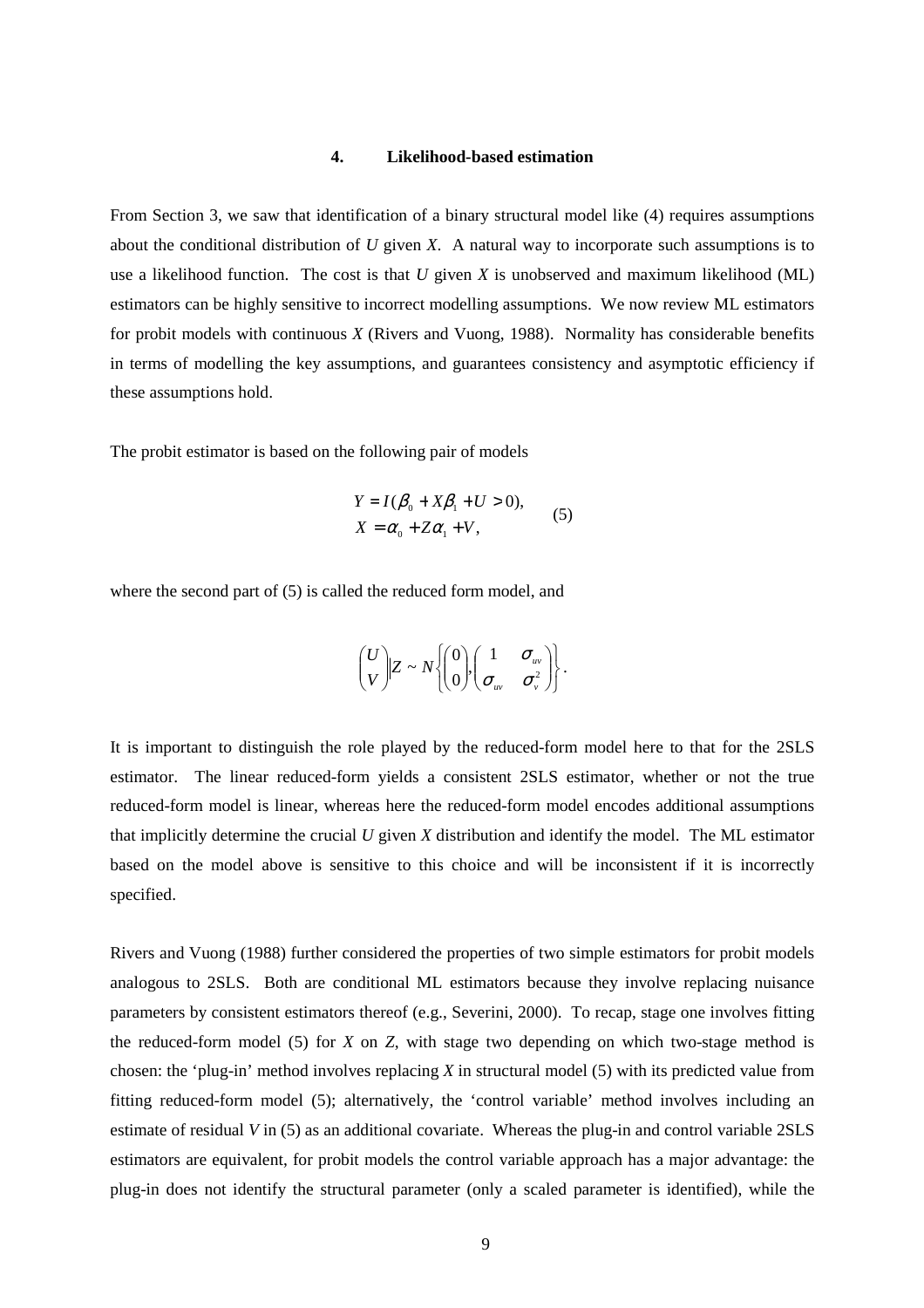control variable method does identify the structural parameters by first identifying  $\sigma_{uv}$  (Rivers and Vuong, 1988). A semi-parametric control variable approach has been developed by Blundell and Powell (2004) using non-parametric estimation techniques to relax distributional assumptions.

Consistency of both conditional ML estimators hinges crucially on the reduced-form model being linear in *V*. For this reason, neither the plug-in nor the control variable methods produce consistent estimators for discrete *X*. For example, suppose *X* is binary and follows a probit reduced-form model  $X = I(\alpha_0 + Z\alpha_1 + V > 0)$  where  $V \sim N(0, \sigma_v^2)$ ; then the plug-in estimator is inconsistent because  $E(Y|Z=z) = E[I{\beta_0 + I(\alpha_0 + Z\alpha_1 + V > 0)}\beta_1 + U > 0]Z=z]$ , and so the stage-two model cannot be a probit regression; similarly for the control variable method. However, ML estimators can be constructed by incorporating this reduced-form model directly into the likelihood, at the cost of losing the operational simplicity of the two-stage estimator.

In theory, the likelihood for any parametric model can be specified, but practical difficulties in specifying a suitable model occur if either *U* or *V* is non-normal. Despite this, conditional ML estimators have been proposed for logistic models. Palmer *et al*. (2008) use plug-in and control variable approaches for logistic models under a linear reduced-form model for endogenous *X*. The proposed estimators are developed with respect to the 'unobserved heterogeneity' structural model (see Section 5.1), rather than the simple structure in (4), for the important special case where the unobserved heterogeneity is normally distributed. However, the authors demonstrate neither estimator can be consistent, which is ultimately due to non-normality of *U* violating the conditions required for the stage-two likelihood to be a true conditional likelihood. Likewise, Nagelkerke *et al*. (2000) construct an IV estimator using arguments analogous to those for the control variable estimator above but for discrete *X*. This control variable approach is based on an additive error structure for the reduced-form model  $E(X | Z = z, V = v) = E(X | Z = z) + v$ , which leads to an inconsistent estimator if X is binary (see the arguments against this error structure in Section 5.3). The same estimator was considered for binary *Y* in a simulation study by Ten Have *et al*. (2003) and its bias was shown to be strongly related to the association between *X* and *U*.

#### **5. The generalised method of moments (GMM)**

#### 5.1. GMM and the unobserved heterogeneity model

A family of estimators based on the generalised method of moments (GMM) has been developed in the econometrics literature. Johnson *et al*. (2008) give a concise overview of GMM estimators in a statistical context, while Wooldridge (2002, ch.14) gives a more complete account. GMM estimation is a generalisation of the method of moments to allow for one or more endogenous covariates, where multiple IVs may be available for each. Situations involving only one endogenous exposure and one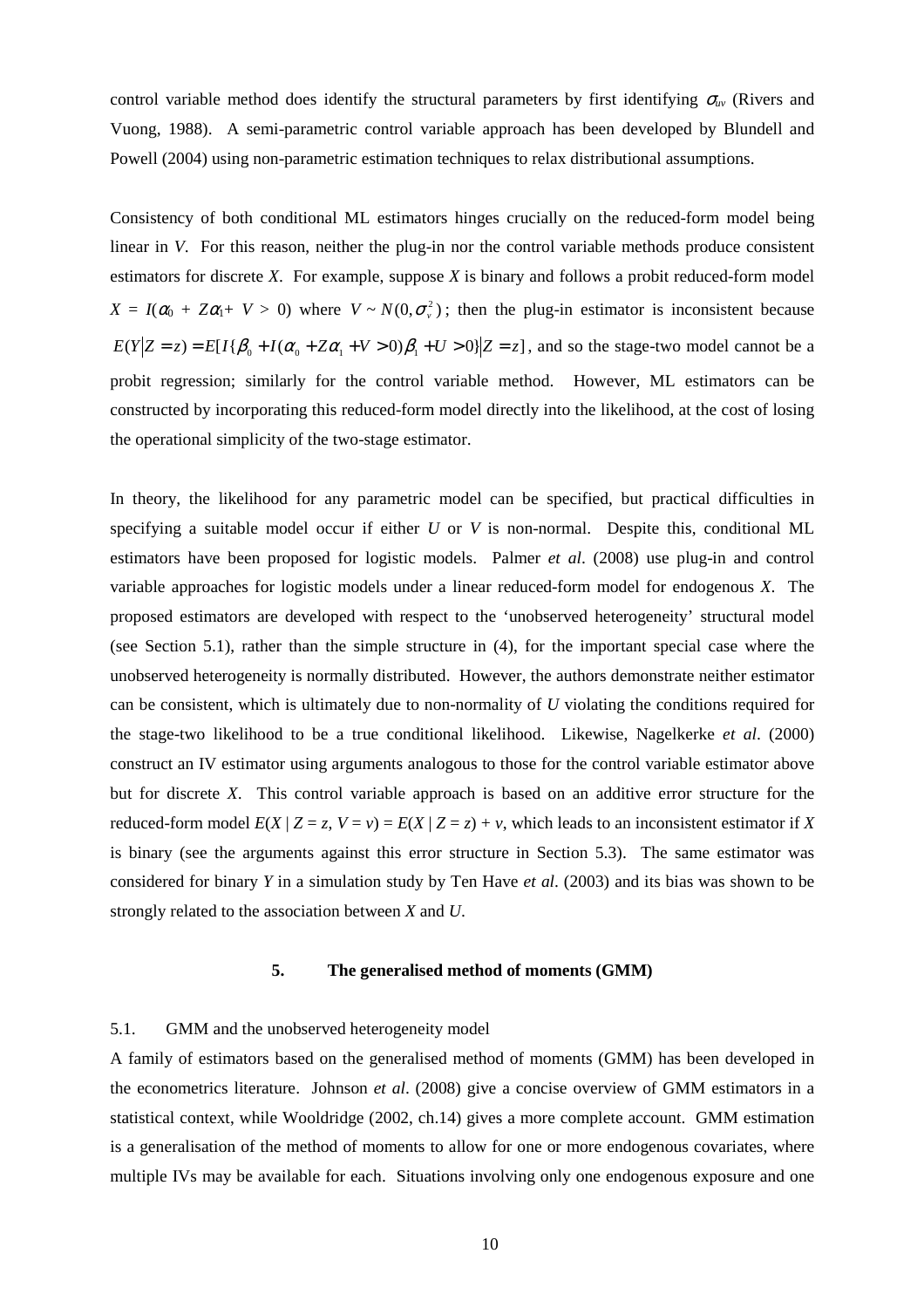IV are considered here, so strictly speaking only method of moments estimators are considered, but this is done without loss of generality.

GMM estimators for non-linear structural models exploit the condition  $E(U | Z) = E(U) = 0$  (which implies  $E(ZU) = 0$  as in moment condition (2)). Thus, to develop a GMM estimator it must be possible to express *U* as the error for a logistic or probit structural model and to substitute this expression into the moment condition. Models satisfying this condition are called 'mean separable'. Linear models are clearly mean separable because  $u = y - \beta_0 - x\beta_1$ . However, it is clear that the structural models for binary *Y* are not mean separable because they involve the indicator function.

A strategy to obviate the presence of the indicator function is to consider an alternative error structure. For instance, the structural model

$$
y = E(Y|X = x, W = w, U = u) = I(\beta_0 + x\beta_1 + w + u > 0),
$$
 (6)

is obtained by replacing *U* in simple structural model (4) with  $W + U$ , where *W* represents omitted variables associated with *X* and *Y*, and *U* represents the usual error term associated only with *Y*. Model (6) is called a mixed effects or unobserved heterogeneity model. If *U* is assumed to follow a logistic distribution then

$$
E(Y|X = x, W = w) = \expit(\beta_0 + x\beta_1 + w)
$$
, (7)

recalling that  $exp(i) = exp(a)/{1 + exp(a)}$ . Note that (7) does not wholly determine observed outcome *y*, it is the conditional probability that  $Y = 1$  given X and (unobserved heterogeneity) *W*. Unobserved heterogeneity model (7) cannot be represented using the formulation of Chesher (2008) discussed in Section 3. However, as shall become apparent here and further on, this does not solve the identification problem for semi-parametric estimators because the resulting mean function is not mean separable.

By changing the error structure, the interpretation of  $\beta_1$  in (6) has also changed: it is now the conditional log-odds ratio given  $W = w$ . In econometrics, the target parameter for unobserved heterogeneity models like (6) is the 'average partial effect' (APE) rather than the PE, defined as the expected value of the PE over the distribution of *W* for a fixed value  $x^*$ . We now consider two approaches exploiting this alternative error structure.

5.2. A rare event approximation

An exponential mean model is

$$
E(Y|X = x, W = w) = \exp(\beta_0 + x\beta_1 + w),
$$
 (8)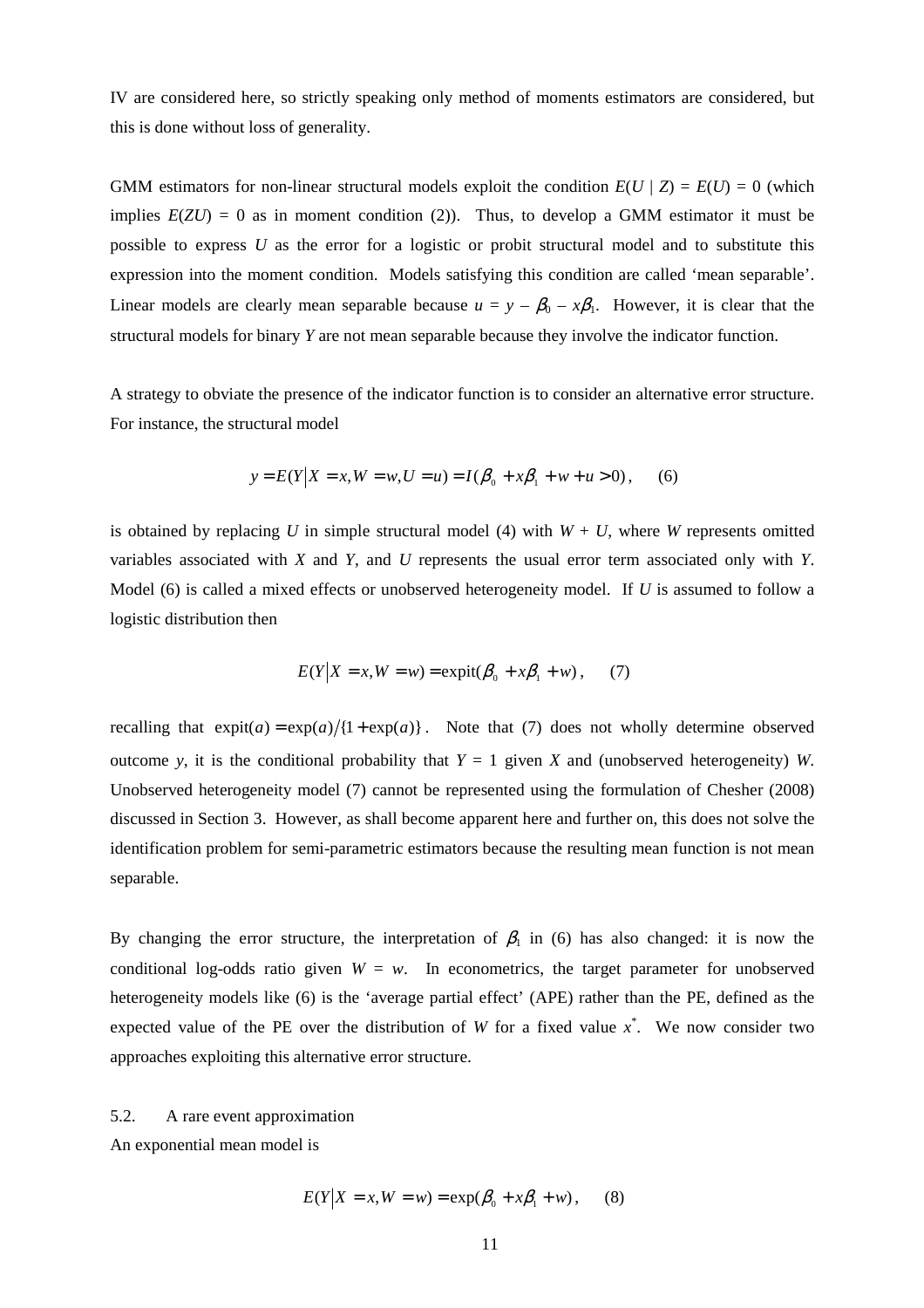which is used for constructing estimators for the risk ratio for non-negative *Y* (see Angrist (2001) and Section 8). If the outcome event probability is reasonably considered to be 'small', then this is superficially a reasonable approximation for logistic model (7). Once more, GMM estimators have already been applied to endogenous Poisson regression models with exponential mean functions; for example, Mullahy (1997) constructs an estimator based on the 'multiplicative' moment condition

$$
E(\widetilde{U}|Z=z) = 0 \Longrightarrow E(Z\widetilde{U}) = 0, \quad (9)
$$

where  $\tilde{U} = Y \exp(-\alpha - X\beta_1) - 1$  and  $\alpha = \beta_0 + \log[E\{\exp(W)\}]$ . Under regularity conditions, the GMM estimator is consistent for  $\alpha$  and relative risk  $\beta_1$ , but not  $\beta_0$ . However, the confounding of  $\beta_0$  poses no problem if one targets the APE, which equals  $exp(\alpha){exp(\beta_1)} - 1$  under exponential mean model (8).

It would appear to follow that an estimator based on (9) is a sensible way to proceed if the event probability is rare. However, if we assume that  $exp(\beta_0 + x\beta_1 + w) \in (0, \delta)$  for all  $(x, w)$  for some fixed  $(\beta_0, \beta_1)$  where  $\delta$  is close to zero, then

$$
E(\widetilde{U}|Z=z) = O(\delta),
$$

under logistic model (7), which indicates that the moment condition error is of the same order as the event probability itself. Contrast this with the situation if *X* is exogenous: if exponential mean model (8) is true then a consistent estimator comes from the 'additive' (i.e. Poisson first-order) moment condition  $E{Y - exp(\beta_0 + X\beta_1)|X = x} = 0$ . Under the logistic model (7),

$$
E\{Y-\exp(\beta_0+X\beta_1)\big|X=x\}=O(\delta^2)\,,
$$

in other words, the moment condition error is an order smaller than the event probability itself. (See Appendix 1 for a more detailed argument.) It follows from this that, if *X* is endogenous, the bias of the estimator will increase quickly as the event becomes less rare. Conversely, in cases where the bias is small then the outcome event must be very rare, thus requiring large sample sizes to ensure the estimator is accurate and has an approximately normal sampling distribution.

### 5.3. Additive error structure approximation

Johnson *et al*. (2008) propose a GMM estimator based on

$$
E(Y|X = x, W = w) = \expit(\beta_0 + x\beta_1) + w.
$$
 (10)

The moment conditions follow from substituting the residual into moment conditions  $E(W) = E(ZW)$ 0. However, the structural model implied by this model is implausible because the support of *W* is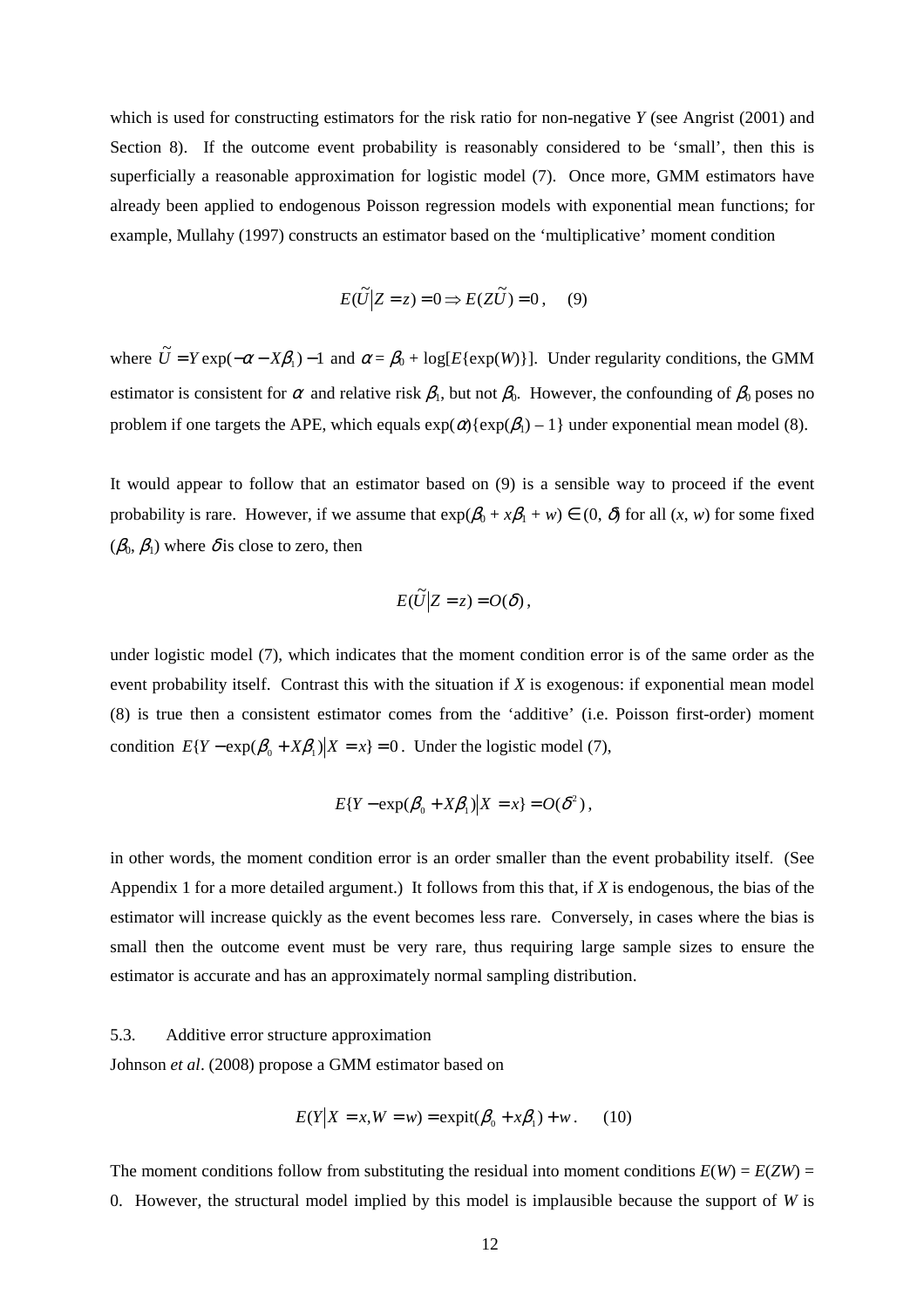bounded by *X* (i.e.,  $-\expit(\beta_0 + x\beta_1) \leq w \leq 1 - \expit(\beta_0 + x\beta_1)$ ), and so (10) is structurally implausible because it contradicts the implicit assumption that *W* is causally antecedent to *X* and *Y*. Another criticism is that the effect of the omitted variables is not 'symmetric' in the sense that the effect on *Y* of omitted *W* is on a different scale to that of *X* (Mullahy, 1997).

Johnson *et al*. (2008) do not argue that (10) is plausible, but that it is a first-order approximation of unobserved heterogeneity model (7); that is,  $expit(\beta_0 + x\beta_1 + w) \approx \mu(x) + wv$ , where  $\mu(x) = expit(\beta_0 + x\beta_1 + w)$ *x* $\beta_1$ ),  $v = \mu(\bar{x})\{1-\mu(\bar{x})\}$  and  $\bar{x} = E(X)$ , which is based on two successive first-order Taylor series expansions: first an expansion of expit $(\beta_0 + x\beta_1 + w)$  around  $w = 0$ , and second of  $\mu(x)\{1 - \mu(x)\}\$ around  $x = \overline{x}$ . However, the first-step approximation here is poor: consider the first approximation but do not drop the second-order term, then the moment condition becomes

$$
E\{Y - \mu(X)|Z = z\} \approx E\{\text{expit}(\beta_0 + X\beta_1 + W) - \mu(X)|Z = z\}
$$
  
= 
$$
E[W\mu(X)\{1 - \mu(X)\} + W^2\mu(X)\{1 - \mu(X)\}\{1 - 2\mu(X)\}/2|Z = z].
$$

Clearly, to equal zero this approximation depends heavily on independence between *X* and *W*, and the  $W<sup>2</sup>$  term indicates that second-order moments including the variance of *W* must also be small. The second-step of the approximation is additionally restrictive, and taken together rules out GMM based on (10) as a good approximation in general.

#### **6. The marginal estimator**

In this section, we consider estimators based on the potential outcomes approach, namely, marginal structural models, and go on to consider estimators based on structural mean models in Section 7. As discussed in Section 2.2, we treat both of these approaches as semi-parametric because neither involves full parametric specification of *U* in the structural model. We now consider the behaviour of these potential outcomes estimators under the structural models already introduced, simple model (4) and unobserved heterogeneity model (6). If identification and consistency cannot be obtained under such simple models, we argue that these estimators are not generally identified, at least without further (possibly application-specific) assumptions.

Ten Have *et al*. (2003) propose a 'marginal' estimator based on a marginal structural model (MSM) for binary outcomes. Generally, a MSM has the form  $E(Y_\chi) = g_\psi(\chi)$  (e.g., Robins *et al.*, 2000; Hogan and Lancaster, 2004). Ten Have *et al*. (2003) consider the logistic MSM

$$
E(Y_{\chi}) = \text{expit}(\psi_0 + \chi \psi_1), \quad (11)
$$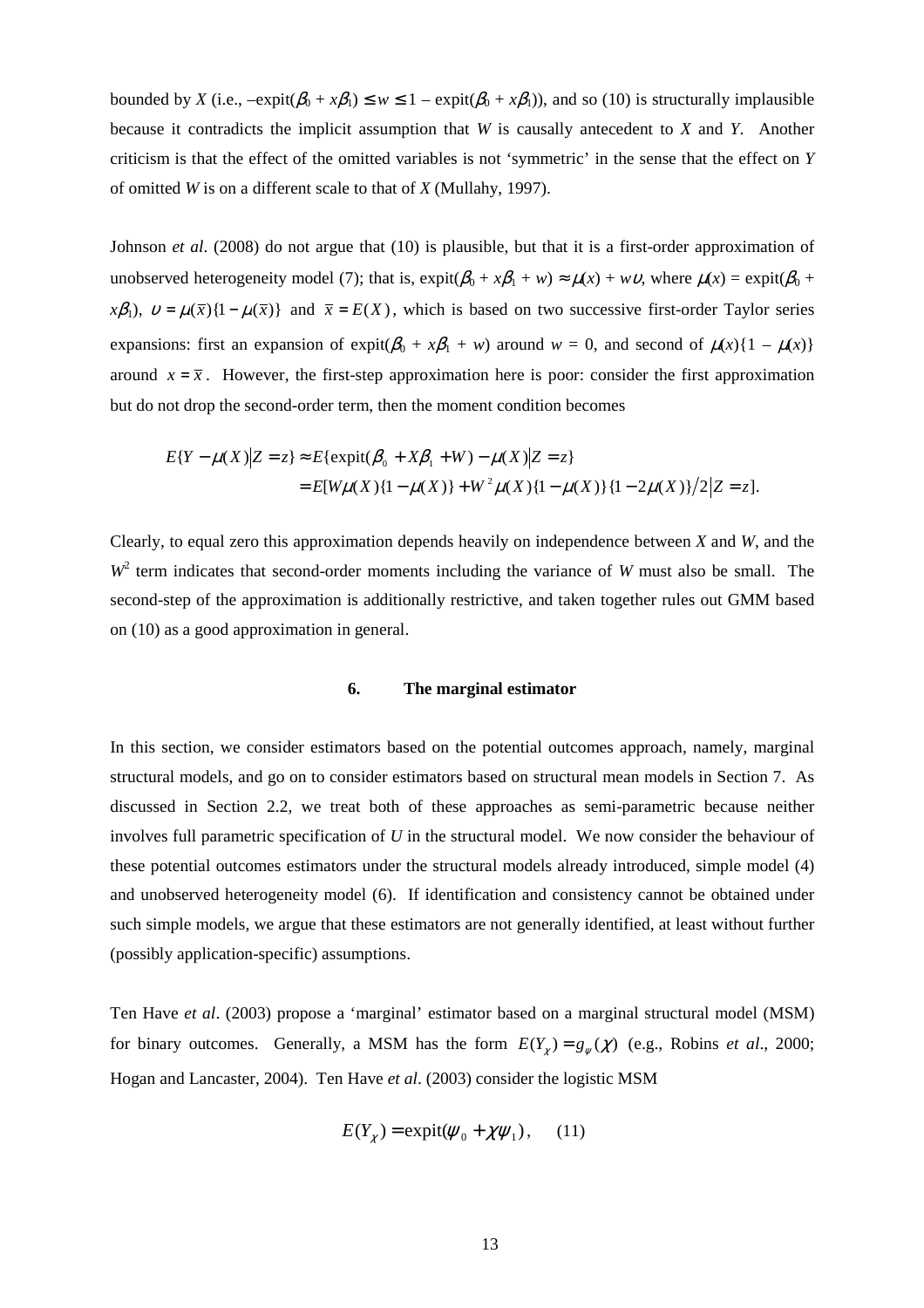recalling that  $\chi$  is used to denote that exposure has been set by external intervention rather than by the selection mechanism that generated the study data. Dependence on covariates comes through extending (11) to include *C* in the linear predictor, with the proviso being that the effect of exposure in (11) is now covariate-conditional. Due to (11) (and its probit equivalent) being non-collapsible (e.g., Greenland *et al*., 1999), this effect does not equal the population effect of *X*, which can only be estimated by averaging the covariate-conditional effects over the sample covariate distribution.

The marginal estimator comes from the moment condition

$$
E[{Z - E(Z)}\tilde{U}] = 0 , \quad (12)
$$

where  $\tilde{U} = Y - g_{\psi}(X)$  is the MSM 'residual'. Clearly, this approach is analogous to the GMM estimator from Section 5.2: if  $\tilde{U}$  is a residual such that  $E(\tilde{U}) = 0$  then (12) is analogous to solving  $E(\tilde{U}|Z=z) = 0$  and hence  $E(Z\tilde{U}) = 0$ . Ten Have *et al.* (2003) proposed that (12) holds for an unobserved heterogeneity model (6) with only two further relatively weak conditions on the IV. Before inspecting this result more closely, we shall make some observations.

Strictly, the only distributional assumptions about *U* and *W* made by unobserved heterogeneity model (6) (or whatever error structure is assumed) are that the underlying structural model leads to (11) following integration. However, Ten Have *et al*. (2003) assume that *U* in (6) is logistic to obtain a logistic unobserved heterogeneity model (7). Generally, this model is non-collapsible, so their solution was to choose normal *W* because the resulting MSM (11) is approximately logistic. In fact, this is an unnecessary restriction because it is done to keep the parameters of conditional model (7) as target parameters. The parameters of MSM (11) are simply those of a marginal model, and their relationship with those of conditional (on *W*) model (7) is analogous to that between 'cluster-specific' and 'population averaged' models (e.g., Neuhaus *et al*., 1991). Nothing has been lost by this change of focus:  $\psi_1$  is directly interpretable as the causal odds ratio (or covariate-conditional causal odds ratio) and thus a more appropriate target parameter than  $\beta_1$  in (7).

Returning to consistency, close inspection of the consistency proof by Ten Have *et al*. (2003) reveals that either of two further strong conditions are required, namely,  $X \perp W / Z$  or  $E(Y_\chi | W = w) = E(Y_\chi)$  ( $\perp$ is the symbol for conditional independence). We present a formal result and a justification of this in Appendix 2. Both of these conditions correspond to *X* being exogenous, and so consistency is obtained only in trivial circumstances. In essence, without either of these conditions holding it follows that  $E(\tilde{U}|Z=z) \neq 0$ , and so  $\tilde{U}$  is not a 'proper' residual and the analogy with the GMM estimator breaks down. In practice therefore, the marginal estimator is at best an approximation. The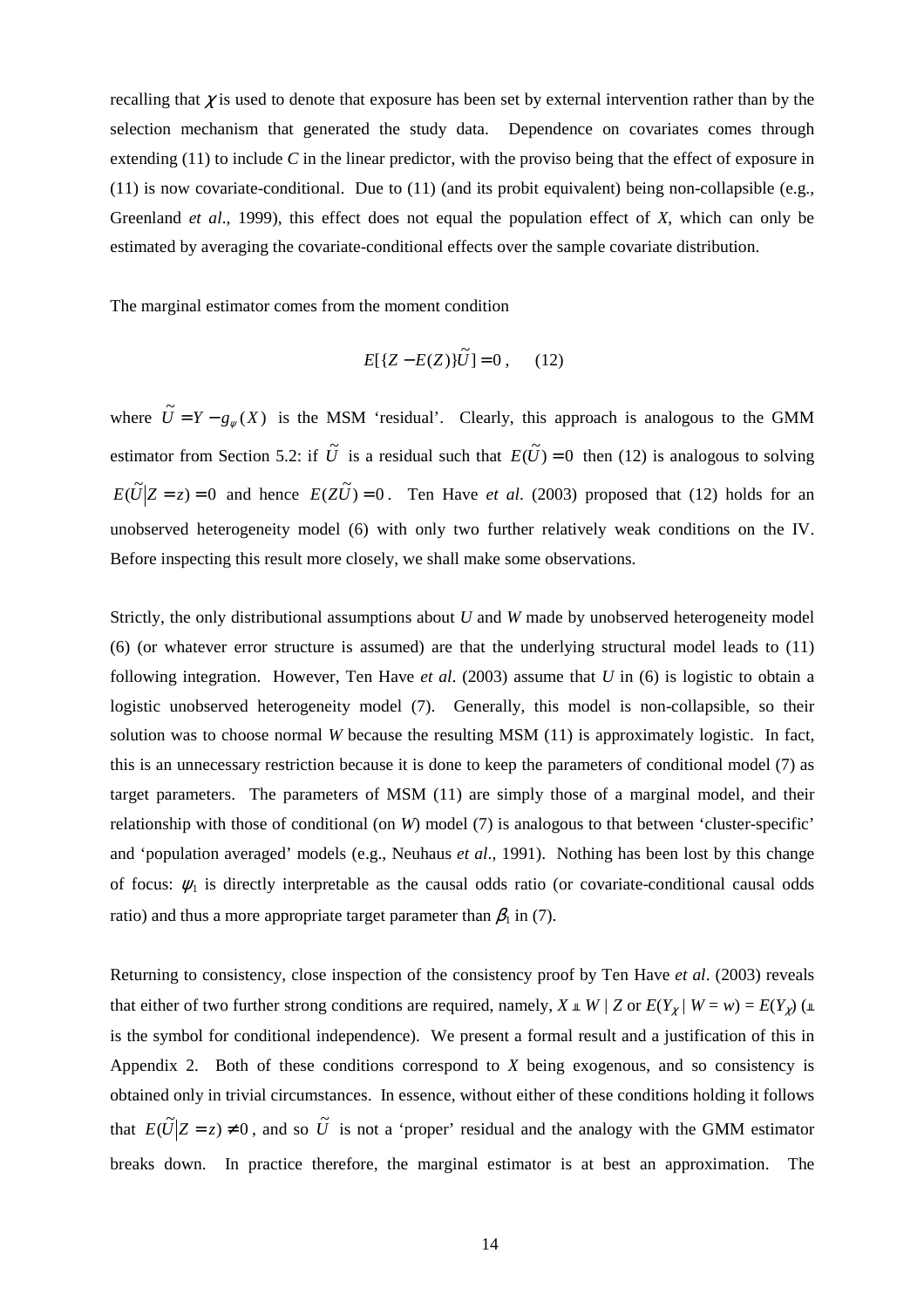simulation results presented by Ten Have *et al*. (2003) demonstrate that the bias depends on the association between *X* and *W* and between *W* and *Y*, and this is not simply finite sample bias.

#### **7. Structural mean models (SMMs)**

Structural mean models (SMMs) are a class of semi-parametric models for estimating causal parameters for the exposed population, which were originally developed for the analysis of randomised controlled trials affected by non-ignorable non-compliance (e.g., Robins, 1989; Robins, 1994; Hernán and Robins, 2006). Vansteelandt and Goetghebeur (2003) introduced the family of generalised SMMs that includes logistic and probit SMMs as special cases along with a class of estimators for these models; Robins *et al*. (1999) originally proposed the logistic SMM.

Generally, a SMM has the form

$$
b\{E(Y|X=x,Z=z)\} - b\{E(Y_0|X=x,Z=z)\} = \eta_{\psi}(x,z),
$$

where  $b(a)$  is a link function and  $\eta_{\psi}(x, z)$  is a parametric function constrained such that  $\eta_{\psi}(0, z) = 0$ for all *z*. Covariates *C* are included by a suitable specification of  $\eta$ , which is often parametric to prevent the 'curse of dimensionality' leading to poorly performing estimators. SMMs are most easily explained for the special case where *X* and *Z* are both binary, and so *X* and *Z* are taken to be binary throughout this section. Three examples of saturated SMMs with one parameter for each combination of  $(x, z)$  are given below:

**Example 7.1a:** The additive SMM is

$$
E(Y|X = x, Z = z) - E(Y_0|X = x, Z = z) = x \psi_z^a.
$$

It follows that  $\psi_z^a = E(Y_1 | X = 1, Z = z) - E(Y_0 | X = 1, Z = z) = ATE(X = 1, Z = z)$ , namely, the ATE among the exposed population with  $Z = z$ .

**Example 7.1b:** The multiplicative SMM is

$$
\log\{E(Y|X=x,Z=z)\} - \log\{E(Y_0|X=x,Z=z)\} = x\psi_z^m.
$$

It follows that  $exp(\psi_z^m) = CRR(X = 1, Z = z)$ , namely, the CRR among the exposed population with  $Z = z$ .

**Example 7.1c:** The logistic SMM (Vansteelandt and Goetghebeur, 2003) is: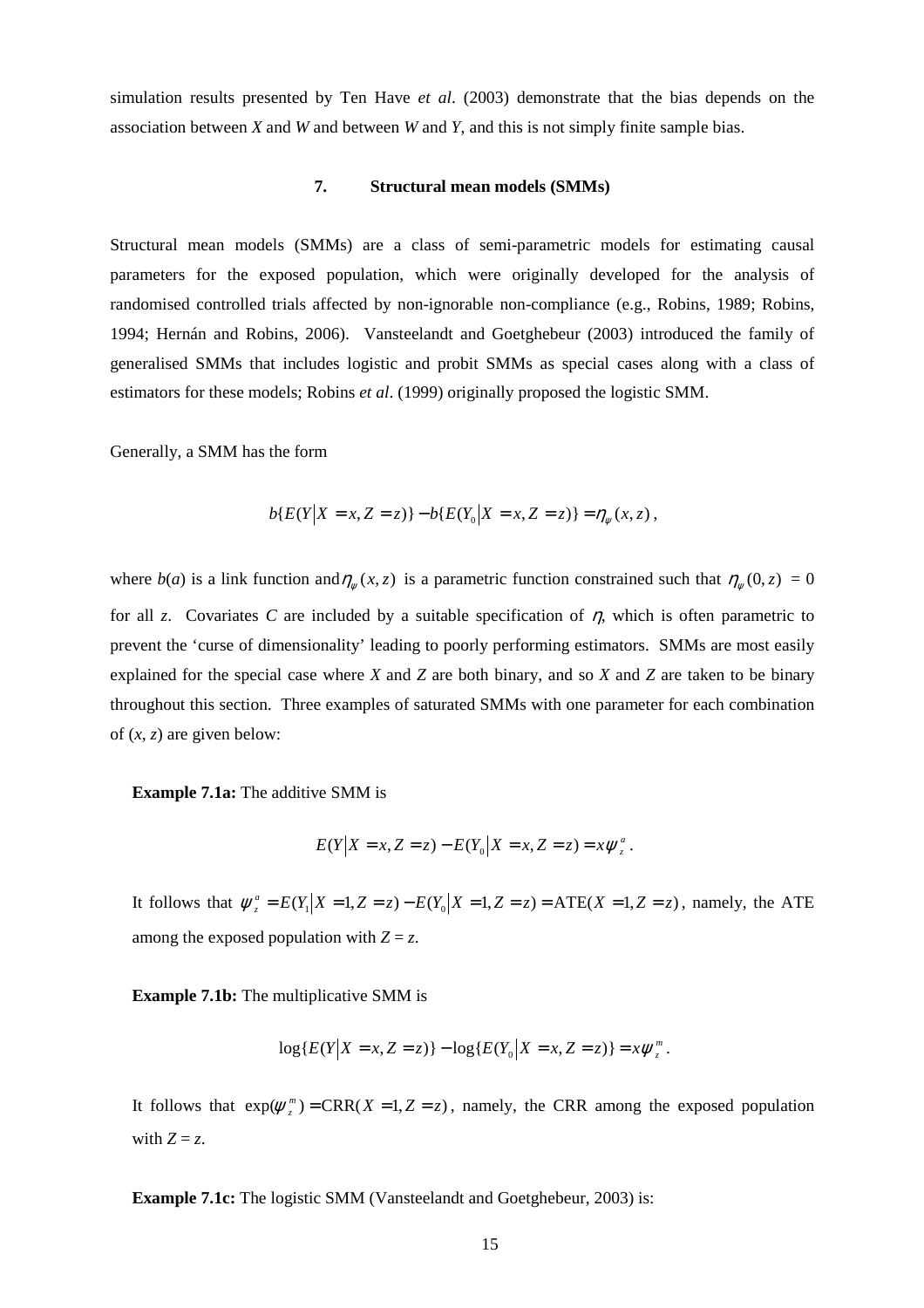$$
logit\{E(Y|X = x, Z = z)\} - logit\{E(Y_0|X = x, Z = z)\} = x\psi_z^{\ell}.
$$

It follows that  $exp(\psi_z^{\ell}) = COR(X = 1, Z = z)$ , namely, the COR among the exposed population with  $Z = z$ .

The SMM estimator comes from exploiting the moment conditions implied by the randomisation, or conditional mean independence (CMI), assumption (core condition ii). From the CMI assumption, it follows that

$$
\begin{aligned} &E_{X|Z=1}\{E(Y_0|X,Z=1)\} = \, \underset{X|Z=0}{E} \{E(Y_0|X,Z=0)\} = E(Y_0) \\ &\Rightarrow \, \underset{X|Z=1}{E} \{E(Y_0|X,Z=1)\} - \underset{X|Z=0}{E} \{E(Y_0|X,Z=0)\} = 0, \end{aligned} \tag{13}
$$

where  $E(Y_0 | X = x, Z = z) = b^{-1}[b{E(Y | X = x, Z = z)} - x\psi_z]$ , with superscripts dropped here to indicate generic parameters for any of the SMMs presented above.

An important assumption regarding SMMs is that of 'no effect modification by *Z*' (NEM) or  $\psi_z = \psi$ . Without the NEM assumption the SMM estimator is not identified (Robins and Rotnitzky, 2004). The crucial importance of this assumption shall be considered again further on. Estimators for the three SMMs considered in Example 7.1 under the NEM assumption are given below:

**Example 7.2a:** For the additive SMM in Example 7.1a, the SMM estimator can be written

$$
\hat{\psi}^a = \frac{E(Y|Z=1) - E(Y|Z=0)}{E(X|Z=1) - E(X|Z=0)},
$$

which equals the classical IV estimator from Section 1 in the case where both *X* and *Z* are binary.

**Example 7.2b:** For the multiplicative SMM in Example 7.1b, the SMM estimator comes from solving

$$
E\{Y \exp(-X\psi^{m})|Z=0\} = E\{Y \exp(-X\psi^{m})|Z=1\}.
$$
 (14)

Hernàn and Robins (2006) note that (14) has a closed form solution (see also Angrist (2001, eq.21)), given by

$$
\exp(\hat{\psi}^{m}) = \frac{E(XY|Z=1) - E(XY|Z=0)}{E\{(1-X)Y|Z=1\} - E\{(1-X)Y|Z=0\}}.\tag{15}
$$

**Example 7.2c:** For the logistic SMM in Example 7.1c, the SMM estimator comes from solving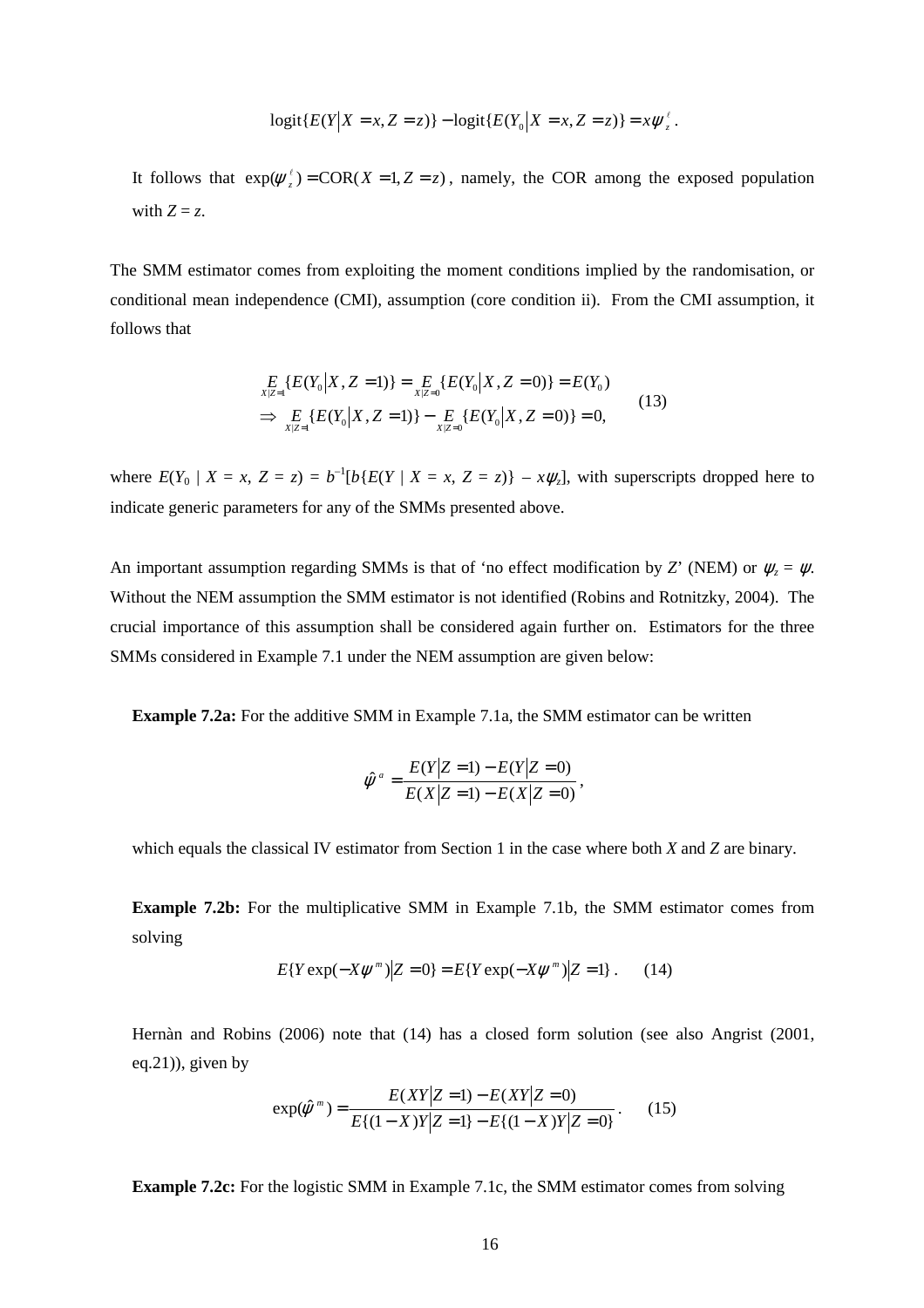$$
E_{X|Z=0} \text{expit}[\text{logit}\{E(Y|X,Z=0)\} - X\psi^{\ell}] = E_{X|Z=1} \text{expit}[\text{logit}\{E(Y|X,Z=1)\} - X\psi^{\ell}], \quad (16)
$$

which does not have a closed-form solution.

An important distinction between the SMMs for binary *Y* (logistic and probit) and other SMMs is that the moment condition is not a function of the observed data (*Y*, *X*, *Z*) alone, and so cannot be estimated using the usual SMM estimators (Robins, 1999). SMMs for binary *Y* depend additionally on the 'association model'  $E(Y|X = x, Z = z)$ . In fact, this dependence on the association model for identification can be seen as a semi-parametric expression of the result in Section 3: for example, under structural model (4) the association model is

$$
E(Y|X = x, Z = z) = \sum_{U|X=x, Z=z} E(Y | X = x, U, Z = z)
$$
  
= 
$$
\sum_{U|X=x, Z=z} E(Y | X = x, U)
$$
  
= 
$$
\int_{u} E(Y | X = x, U = u) dF_{U|X, Z}(u | x, z),
$$

where  $F_{U|X}$ <sub> $Z$ </sub>( $u | x, z$ ) = Pr( $U \le u | X = x, Z = z$ ). In other words, identification depends on specification of U given X and Z (and hence U given X because  $F_{U|X}(u | x) = E\{F_{U|X,Z}(u | x, Z) | X = x\}$ ).

Vansteelandt and Goetghebeur (2003) developed an estimator for the logistic SMM that takes advantage of user-specified parametric assumptions about the association model. For the simple saturated models considered here, this identifying restriction is not particularly strong, but generally, and particularly if covariates are introduced, parametric assumptions on the association model are required to avoid the curse of dimensionality and are thus more important. The simplest example of such an estimator is based on a logistic SMM and a logistic association model, and so is called 'double logistic' by Vansteelandt and Goetghebeur (2003).

#### 7.1. The connection between SMM and GMM estimators

There is a close correspondence between the SMM estimators and the GMM estimators introduced in Section 5, which while obvious for linear models deserves elaboration for the non-linear case.

First, consider the link between the moment conditions of the multiplicative SMM and the multiplicative GMM moment condition (9) if exponential structural model (8) is true. Under exponential mean model (8),  $E(Y_0) = E\{\exp(\beta_0 + W)\} = \exp(\alpha)$  where  $\alpha$  is defined in (9). Now consider the moment conditions for the multiplicative SMM, and use the first expression of the CMI assumption from (13); substituting gives

$$
E\{Y\exp(-X\psi^m)|Z=z\}=\exp(\alpha)\,
$$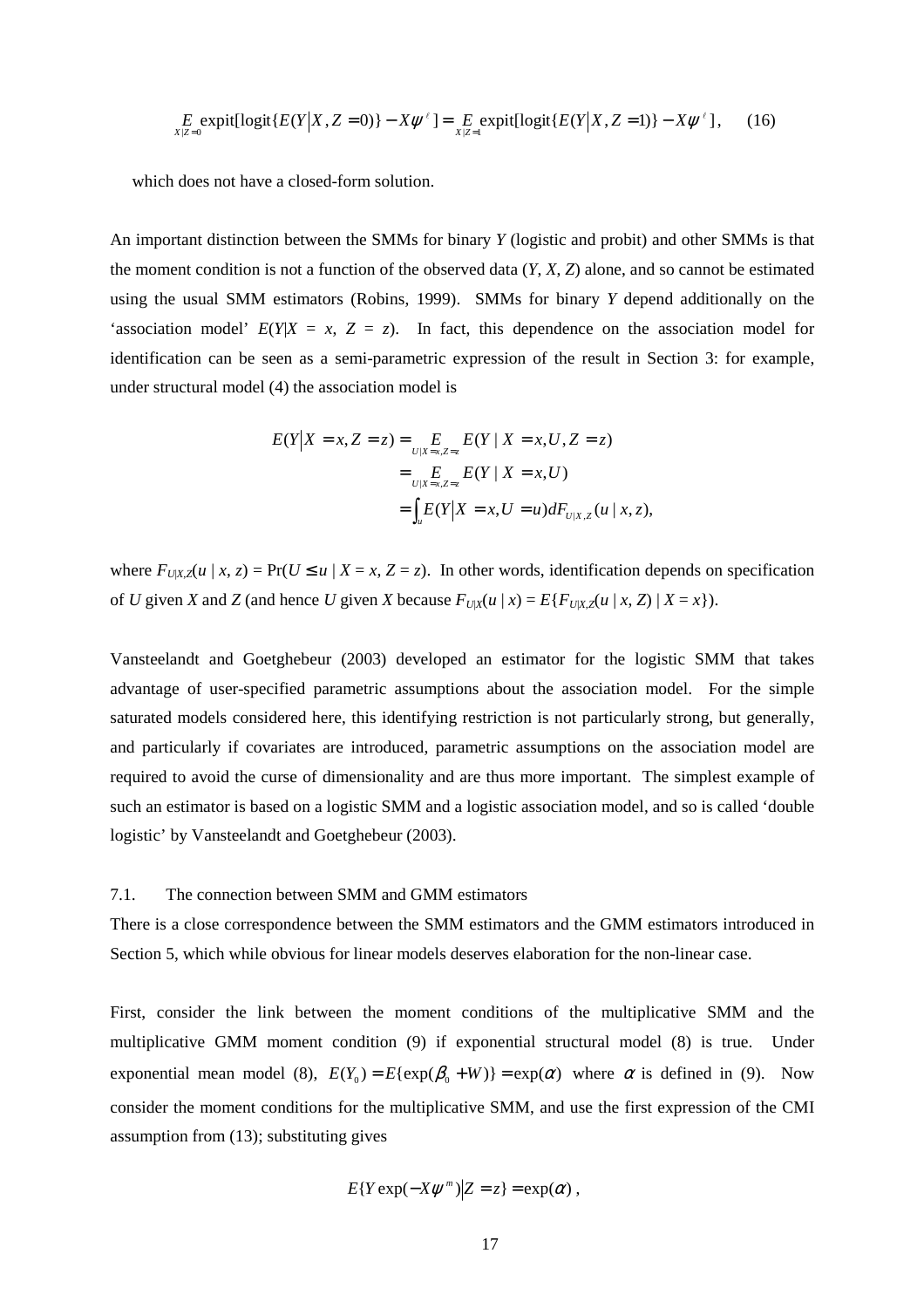which leads immediately to multiplicative GMM moment condition (9) because  $E\{Y \exp(-\alpha - X\psi^m) - 1 | Z = z\} = 0 \Rightarrow E[Z\{Y \exp(-\alpha - X\psi^m) - 1\}] = 0.$ 

Generally, rather than the structural model residual used by GMM, the SMM estimator is based on another residual. For the logistic SMM, the residual is  $E(Y_0 | X, Z = z) - E(Y_0) = E(Y_0 | X, Z = z) - E(Y_0)$  $|Z = z$ ) = 0, whereas the multiplicative SMM is based on  $E(Y_0 | X, Z = z)/E(Y_0 | Z = z) - 1 = 0$ . The first of these residuals can be regarded as that of a (non-linear) projection of  $Z$  onto  $Y_0$ , whose expectation over *X* given *Z* is zero. The second has the same interpretation but works on a multiplicative scale. Under the SMM, the residual can be written as a function of model parameters and observed data, and a consistent estimator derived if the moment conditions ensure identification.

For *Z* with a large finite or infinite support set, the system of SMM moment conditions is given by  $E(Y_0 | Z = z_1) = E(Y_0 | Z = z_2)$  for all observed  $z_1 \neq z_2$  in the support. The large number of resulting moment conditions is clearly problematic for constructing an estimator. One way forward is thus to take an approach analogous to GMM by defining a structural model for  $E(Y_0)$ , which permits construction of the projection residual like that just discussed (i.e., where  $E(\tilde{U}|Z) = 0$ ), from which it follows that an estimator can be based on the moment condition  $E(Z\tilde{U}) = 0$  (or some variation thereof). Before this approach can be considered for binary *Y*, however, more germane problems of parameter identification must be overcome.

## 7.2. Binary structural models, effect modification, and identification

To be useful, any SMM must be congenial with a sensible structural model. For example, if the exponential mean model (8) holds then we would expect the multiplicative SMM moment conditions to produce a consistent estimator. Indeed, this is the case under model (8):

$$
\exp(\psi_{z}^{m}) = \frac{\exp(\beta_{0} + \beta_{1})_{W|X=1,Z=z}\{\exp(W)\}}{\exp(\beta_{0})_{W|X=1,Z=z}\{\exp(W)\}} = \frac{\exp(\beta_{0} + \beta_{1})_{W|X=1}E\{\exp(W)\}}{\exp(\beta_{0})_{W|X=1}E\{\exp(W)\}} = \text{CRR}(X=1),
$$

because clearly the expectations of  $exp(W)$  cancel out. Thus, the NEM assumption holds whatever the selection mechanism, and so  $exp(\psi_{z}^{m}) = exp(\psi^{m})$  (and the additional benefit that CRR(*X* = 1) = CRR  $= \exp(\beta_1)$ ). Unfortunately, the situation for binary structural models is much less positive. Consider either simple structural model (4) or unobserved heterogeneity model (6). In the latter case, the multiplicative SMM does not satisfy the NEM assumption because

$$
\exp(\psi_z^m) = \frac{E}{\sum_{W|X=1,Z=z}} \{ \expit(\beta_0 + \beta_1 + W) \}
$$
  

$$
E_{W|X=1,Z=z} \{ \expit(\beta_0 + W) \}
$$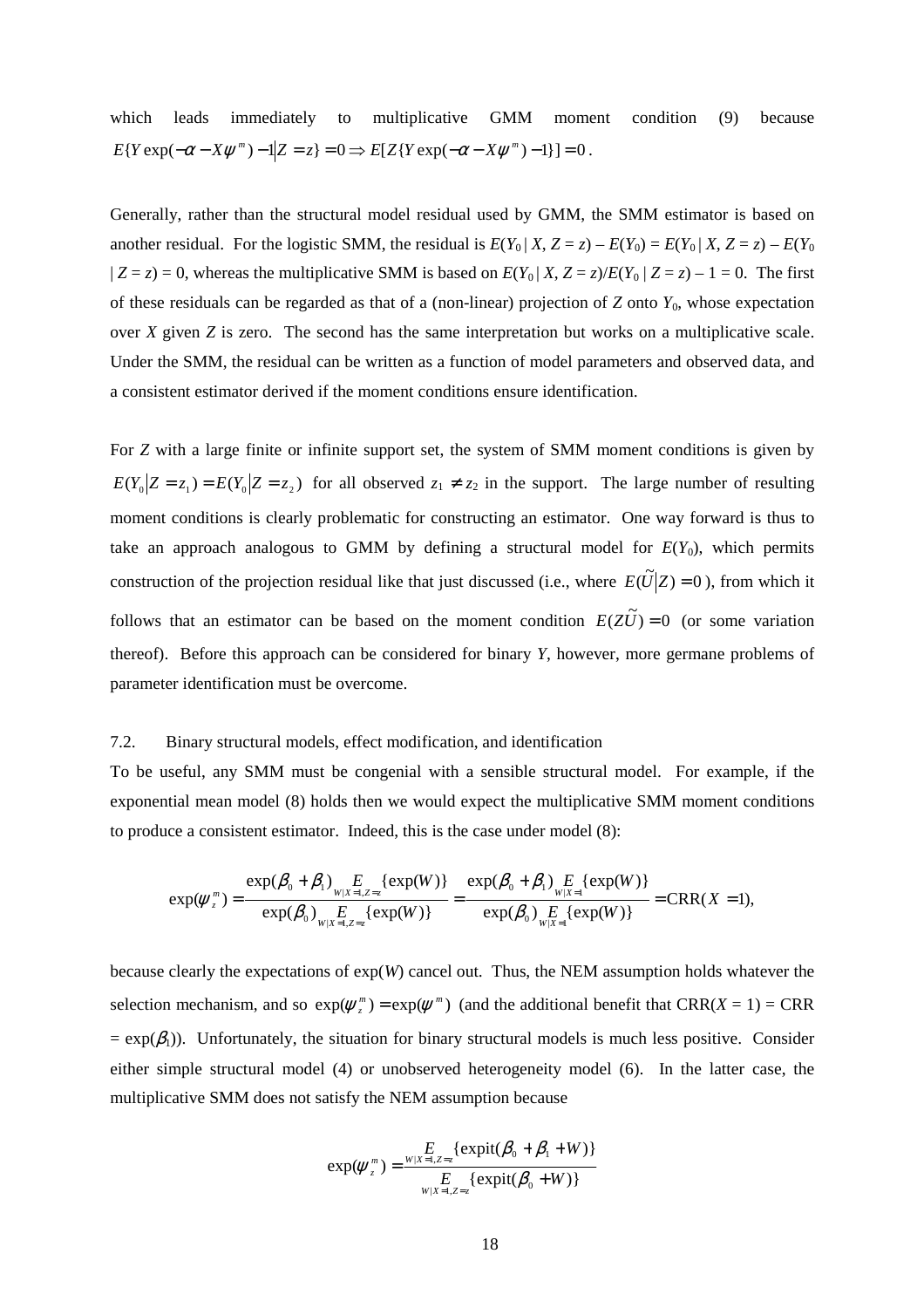depends on *Z* unless trivially  $W \perp Z \mid X = 1$  ( $\perp$  is again the conditional independence symbol). Similarly, the logistic SMM does not satisfy the NEM because  $COR(X = 1, Z = z)$  depends on *z* too, with the same results holding for structural model (4). The same problem as with GMM is thus apparent: *W* is not mean separable for logistic (or probit) structural models, and so it follows that neither the additive, multiplicative nor the logistic SMMs identify their respective causal effects among the exposed due to failure of the NEM. Neither the additive, multiplicative nor logistic SMMs are identified because the NEM assumption fails. Didelez *et al*. (2008) demonstrate inconsistency of the multiplicative SMM for binary *Y* in an extensive numerical study.

Robins and Rotnitzky (2004) investigate the identification of SMMs for binary *Y*, highlighting the key role played by the NEM assumption. At a fundamental level, the NEM assumption is required to reduce the number of unknowns: for example, in the simple example above, without the NEM assumption there are two unknowns ( $\psi_0$ ,  $\psi_1$ ) but only one moment condition. Furthermore, although only simple structural and reduced-form models have been considered here, we do not believe that plausible structural models for binary *Y* exist satisfying the NEM assumption. This opinion is supported elsewhere: "[the NEM] assumption is unrealistic because [the exposed] subpopulations [defined by *Z*] are likely to be quite different with regard to modifiers of the effect of active treatment on the outcome of interest" (Robins and Rotnitzky, 2004, p. 778).

Robins and Rotnizky (2004) show that identification can be obtained by constraining one or more of the  $\psi$ <sub>z</sub> parameters. For example, in the randomised clinical trial context, the treatment restriction "no treatment among the controls" corresponds to forcing  $Pr(X = 0 | Z = 0) = 1$ , and has been used in a number of studies (e.g., Nagelkerke *et al*., 2000; Ten Have *et al*., 2003; Vansteelandt and Goetghebeur, 2003, 2005). Under this 'treatment restriction' assumption,  $\psi_1$  is identified because  $\psi_0$ is fixed (at an extreme value corresponding to a non-existent effect), even if the NEM assumption does not hold. However, while reasonable for many randomised controlled trials, the exposure restriction assumption is too strong for observational studies.

#### 7.3. An alternative estimator

Robins and Rotnitzky (2004) propose an estimator that addresses this identification problem. It is based on an alternative parameterisation of the association model. Semi-parametric theory is used to find the influence functions for a regular asymptotically linear estimator of the SMM parameters and of a parametric model for the observed data (*Y*, *X*, *Z*). As with the covariance estimators for the SMMs, a semi-parametric covariance estimator is used to allow for non-normality of these estimators in finite samples (e.g., Robins and Ritov, 1997). The estimator involves two stages: the first stage is crucial because it identifies the (non-SMM) nuisance parameters using parametric assumptions in much the same way as maximum likelihood, while stage-two allows semi-parametric specification of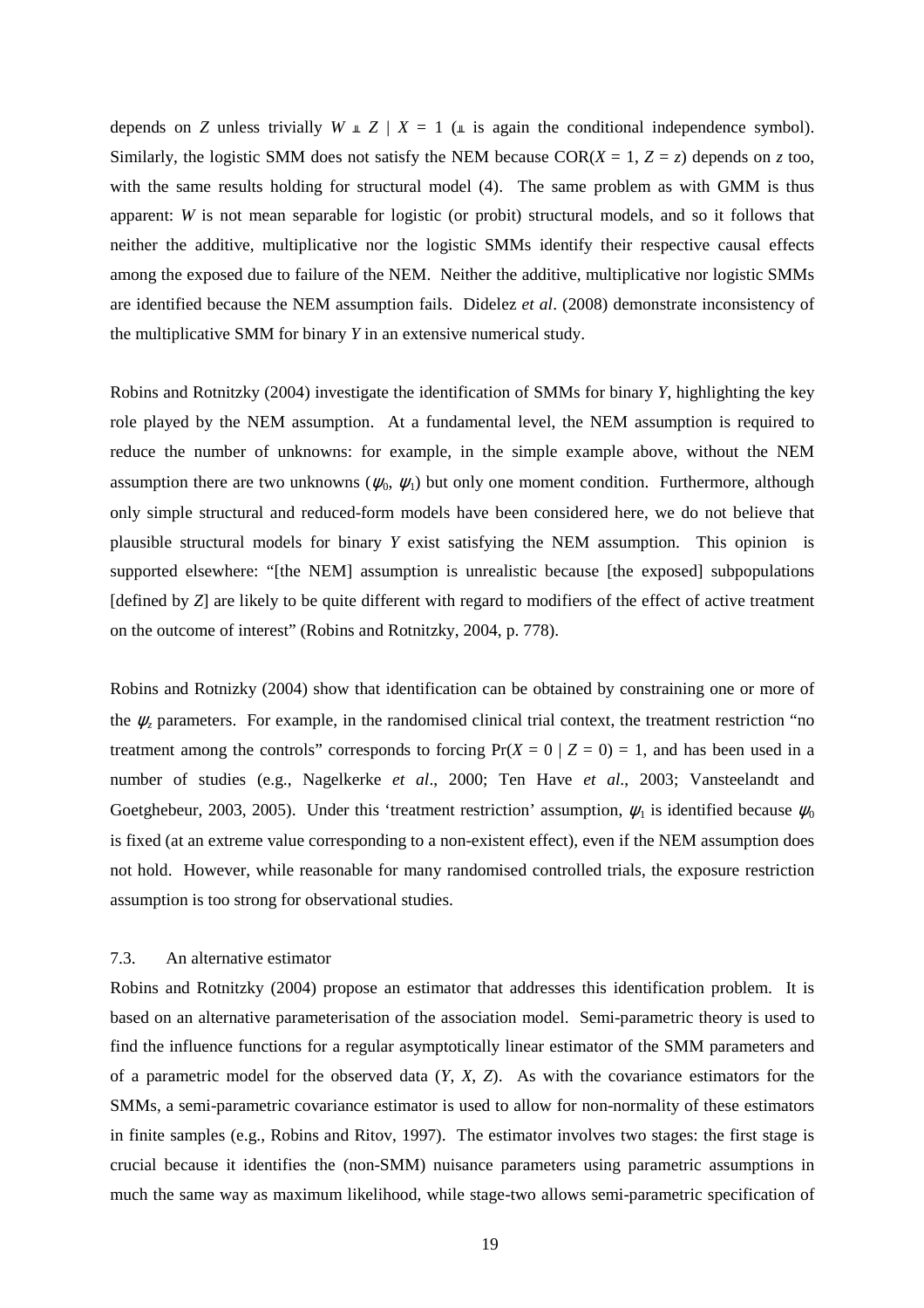the SMM. Semi-parametric consistency and efficiency is obtained only if the modelling assumptions are correct. However, unlike maximum likelihood estimators, these estimators are 'locally robust' in that one can test for  $\psi_z = 0$  even if the parametric models are misspecified, although the power of this test will be compromised by misspecification.

#### **8. Monotonic selection**

Given the problems encountered with binary *Y* thus far, it remains to clarify what actually can be estimated without fully specifying parametric structural and reduced-form models. A possible approach is to assume that selection is monotonic in *Z*. To define monotonic selection, it is necessary to define the potential outcome  $X_i(z) \equiv X_z$  (c.f. Section 2.2). In the case of binary *Z* and *X*, the study units fall into one of four groups:

- 1. Compliers:  $X_0 = 0$  and  $X_1 = 1$ .
- 2. Always-takers:  $X_0 = 1$  and  $X_1 = 1$ .
- 3. Never-takers:  $X_0 = 0$  and  $X_1 = 0$ .
- 4. Defiers:  $X_0 = 1$  and  $X_1 = 0$ .

Note that these groups are defined using what the study unit would have selected if its IV had taken another value, and so is an unobservable counterfactual. A monotonic selection mechanism requires that  $X_z$  is a non-decreasing function of *Z* (or non-increasing, depending on the labelling). In this example, monotonic selection implies the set of defiers is empty with probability one.

The reduced-form model for binary *X* is clearly a special case of the general class of monotonic selection mechanisms because  $X_z = I(\alpha_0 + z\alpha_1 + V > 0)$  implies that  $X_1 \ge X_0$  or  $X_1 \le X_0$ , depending on the sign of  $\alpha_1$ . However, a heterogeneous effect version, corresponding to the data generating process  $X_z = I\{\alpha_0 + z\alpha_1 + I(z=0)V_0 + I(z=1)V_1 > 0\}$ , where  $V_z$  is drawn differentially depending on *Z*, is not monotonic.

Without including covariates, the additive SMM estimator is consistent for the 'local' ATE (LATE), defined LATE =  $E(Y_1 - Y_0 | X_1 > X_0)$ , if selection is monotonic (Imbens and Angrist, 1994; Angrist *et al*., 1996); this parameter is also known as the 'complier' average causal effect (CACE). The parameter is local because the conditioning set refers to the complier group consisting of those whose selection was modified by the IV. Previously, the IV estimator has been considered together with the linear structural model (1), where it was shown to be consistent for the ATE rather than the LATE. Identification of the ATE is achieved in this case by assuming model (1) is linear, and additionally that  $Y_i(1) - Y_i(0) = \beta_1$  for all *i* (using the notation from Section 2.2). Imbens and Angrist (1994) showed that the IV estimator is consistent for the LATE without either of these assumptions if selection is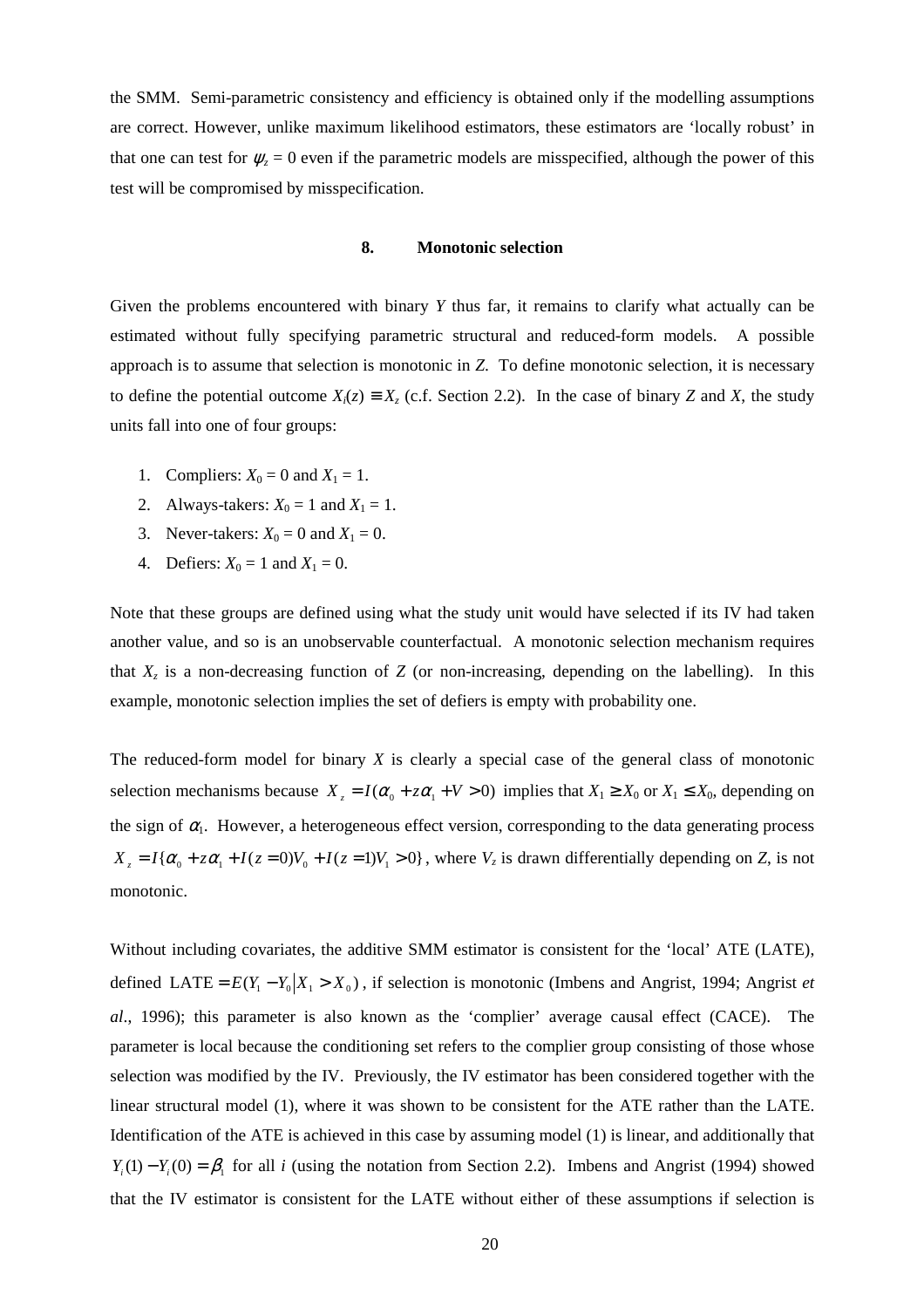monotonic. Hence, the LATE can be identified if *Y* is binary using these assumptions under monotonic selection.

In the same way, Angrist (2001) showed that multiplicative SMM (15) is consistent for the local CRR, defined LRR =  $E(Y_1 | X_1 > X_0) / E(Y_0 | X_1 > X_0)$ . In contrast, the logistic SMM estimator is inconsistent for the local COR (LOR) unless the additional assumption that  $E(Y_1 | X_1 > X_0) = E(Y_1 | X_1 = X_0 = 1)$  is made (see Appendix 3). Such an assumption is no less heroic than NEM and so is of little practical use. However, Abadie (2003, eqs.3-4) shows that a consistent estimator for the LOR is

$$
\frac{E(YX|Z=1) - E(YX|Z=0)}{[E\{(1-X)Y|Z=1\} - E\{(1-Y)X|Z=0\}][E\{(1-Y)(1-Y)|Z=1\} - E\{(1-X)Y|Z=0\}]}
$$

.

Hence, local averages with causal interpretations can be identified under monotonic selection.

If covariates are included, Abadie (2003) proposes a weighted estimator to identify the parameters of the local average response function  $E(Y_x|X = x, C = c)$ , i.e., including covariates, either semiparametrically via least-squares or parametrically using maximum likelihood. Estimates of the (covariate-conditional) LATE, LRR or LOR can then be constructed using this approach.

Imbens and Rubin (1997) set out a Bayesian framework for estimation of treatment effects among the complier, always-taker and never-taker groups under a monotonic selection mechanism. Widening the focus from effects in the complier group (LATE) to all three non-defier groups is achieved by incorporating parametric assumptions. Hirano *et al*. (2000) apply these ideas, and extend them to allow for covariates, to a randomised controlled trial with binary outcomes.

## **9. Discussion**

In this paper, we have brought together estimators for causal effects involving binary outcomes from structural modelling and potential outcomes frameworks by treating the potential outcomes models as semi-parametric structural models. Thus, our focus is on non-ignorable selection mechanisms as they are conceptualised in applied disciplines like epidemiology and economics, i.e., driven by unobserved confounders or omitted variables correlated with the exposure. The crucial result regarding nonidentification is due to Chesher (2008), who has shown that the identification problem affects all structural models for discrete outcomes, and estimators must incorporate further modelling assumptions to identify causal effects. We have explicated the implications of this result for semiparametric estimators within our framework.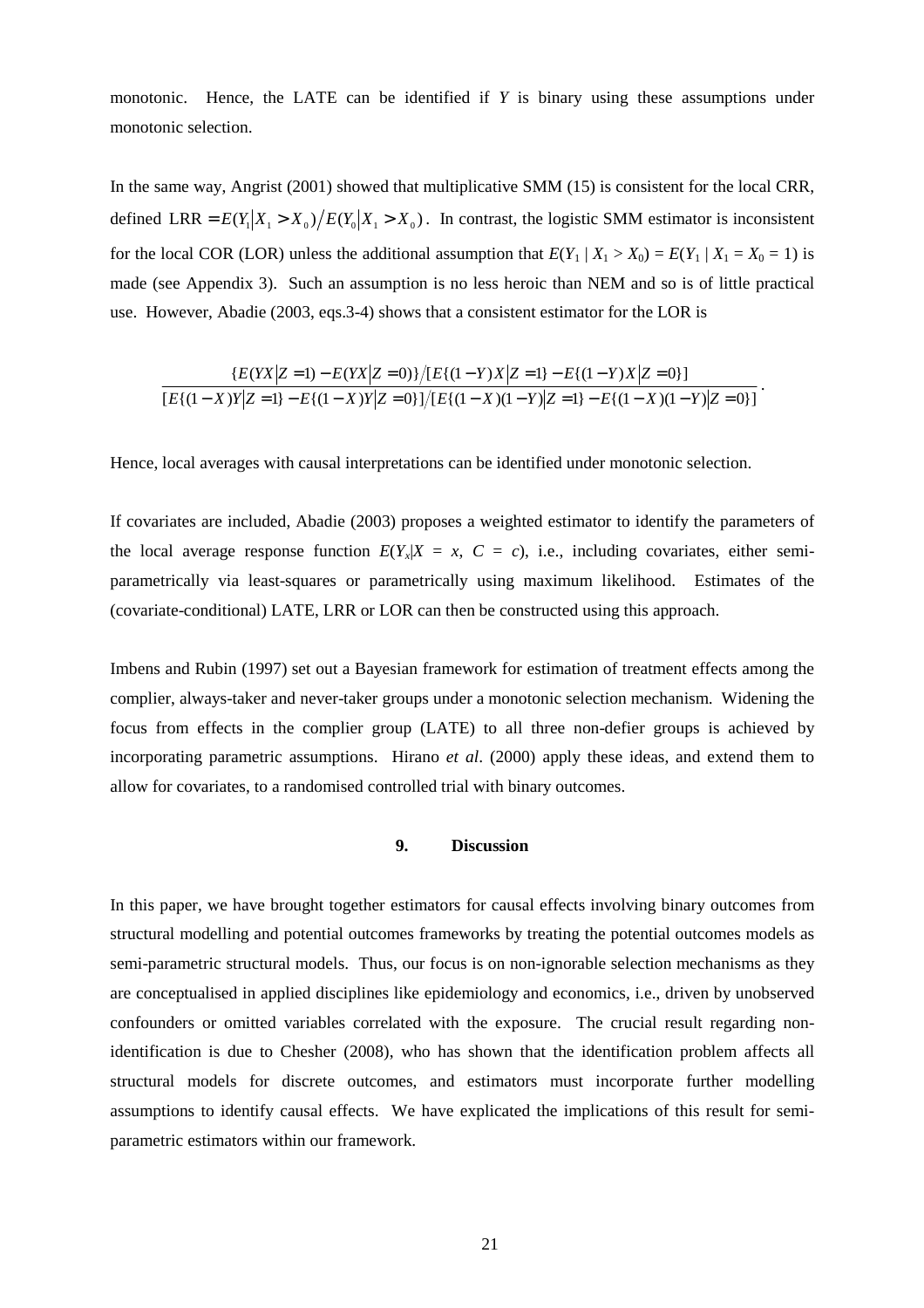As is well known, ML estimators achieve identification through additional specification of the reduced-form model relating *X* and *Z* (and *C*). Unlike the 2SLS case for linear models, the reducedform model is crucial to ML estimator consistency: the choice of logistic or probit structural model is thus now crucial, as well as the specification of the reduced-form model. The normal distribution has attractive properties conducive to a tractable, well-behaved ML estimator that can be fitted using software such as *Stata* (StataCorp, 2007). More generally, the flexibility of likelihood methods is limited only by the modelling tools at ones disposal and the computational issues faced. Normality is also crucial to conditional likelihood methods, and consistency of the control variable two-stage probit estimator. However, consistent conditional likelihood estimators can be inefficient, and cannot be derived at all if *X* is discrete, which unfortunately includes the important binary exposure case.

GMM estimators cannot be consistent because models for binary *Y* are not mean separable. Simply assuming the model residual is additive or multiplicative with respect to the mean function is structurally implausible because it implicitly assumes the support of *U* depends on *X*, despite an implicit assumption of the analysis being that *U* is a causal antecedent of *X*. Extending the error structure to two latent variables *U* and *W* fails to overcome this problem because the resultant mean functions are not mean separable. Johnson *et al*. (2008) argue that the GMM estimator is valid under certain conditions, but we show that these conditions are too restrictive in practice to yield a useful estimator. Another approach if the outcome event is rare is to approximate the logistic mean function with an exponential mean model. However, we argue that the multiplicative GMM estimator is consistent only for very rare outcomes (and so requires very large sample sizes) and that its accuracy deteriorates quickly as the event probability increases.

In Sections 6 and 7, two estimator classes based on the potential outcomes framework were considered. The marginal estimator proposed by Ten Have *et al*. (2003) is seen to be closely related to the GMM estimator. It is based on a 'pseudo'-residual from a suitable marginal structural model, but we have shown that it is only consistent if *X* is exogenous. The SMM estimators are potentially consistent for causal parameters defined among the exposed population, but identification hinges on the no effect modification (NEM) by *Z* assumption (Robins and Rotnitzky, 2004). We highlighted how the SMM estimator is a special case of GMM based on a suitably defined residual, but that the NEM assumption does not hold even for simple structural models for binary *Y*. As with GMM, nonidentification and the failure of the NEM assumption come about due to the binary structural model not being mean separable. Identification through treatment-restrictions like no treatment among controls is only plausible for some randomised controlled trials, and almost certainly implausible for observational studies.

In the absence of parametric assumptions, a more realistic aim is to focus on local parameters under the assumption of a monotonic selection mechanism. Imbens and Angrist (1994) show how the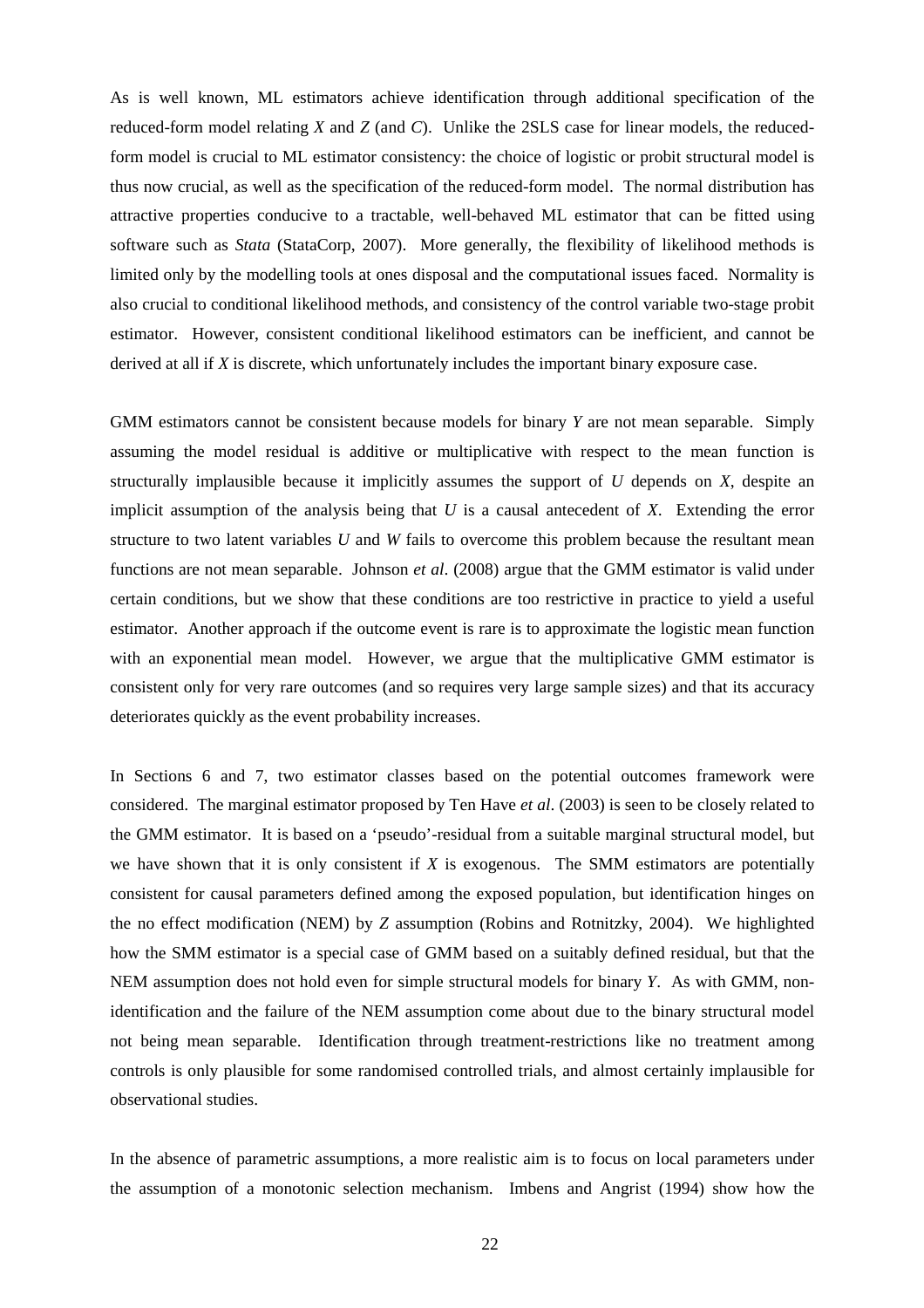classical IV estimator can always estimate the local average causal effect, no matter what the structural model (including no linearity or causal effect heterogeneity restrictions), provided that selection is monotonic. The monotonicity assumption is unverifiable and has attracted severe criticism (Dawid, 2000), but it is possibly less controversial if viewed as placing a very general restriction on the reduced-form model. Local estimators including exogenous covariates can be constructed from theorem 3.1 of Abadie (2003). Van der Laan *et al*. (2007) has proposed another approach by defining alternative target parameters, and constructs estimators for these using semi-parametric estimating equations.

Finally, it is important to recognise that not all researchers will accept the framework within which potential outcomes models are taken to be semi-parametric structural models. We feel that the challenge for applied researchers is to make assumptions about the structural model and selection process that are grounded in substantive knowledge of their studies, and that our framework is the most obvious and transparent way in which to do this. Certainly, it is possible that identification can be obtained for potential outcomes models based on alternative assumptions, such as equating outcome averages for compliers and non-compliers (e.g., Ten Have *et al*., 2003); but the challenge to the researcher is then to posit plausible structural and selection models satisfying these assumptions, rather than to make them for mathematical reasons alone.

#### **Appendix 1: Rare event approximation**

Suppose that we wish to use the rare event approximation

$$
E(Y|X = x, W = w) = \text{expit}(\beta_0 + x\beta_1 + w) \approx \text{exp}(\beta_0 + x\beta_1 + w),
$$

and construct a GMM estimator based on moment condition (9). In other words, let  $q(x,w) = \exp(\beta_0 +$  $x\beta_1 + w$ , take  $(\beta_0, \beta_1)$  to be fixed and set  $E\{\exp(W)\} = 1 \implies \alpha = \beta_0$ . Assuming that all  $q(x, w) \in (0, \delta)$ , rewrite (9) as

$$
E\left\{\frac{Y-\exp(\beta_0+X\beta_1)}{\exp(\beta_0+X\beta_1)}\Big| Z=z\right\} = \underset{X,W|Z=z}{E\left\{\frac{E(Y|X,W,Z=z)-\exp(\beta_0+X\beta_1)}{\exp(\beta_0+X\beta_1)}\right\}}.
$$

Now write  $\exp\left(\frac{\beta_0 + x\beta_1 + w\right) = q/(1 + q)}$ , where  $q = q(x, w)$ ; a second-order Taylor series expansion of  $q/(1 + q)$  around  $q = 0$  gives

$$
E(Y|X = x, W = w, Z = z) = \text{expit}(\beta_0 + x\beta_1 + w) = q - q^2 + O(q^3),
$$

for small *q*. We can ignore the remainder term and it follows that

$$
\underset{X,W|Z=z}{E}\left\{\frac{E(Y|X,W,Z=z)-\exp(\beta_0+X\beta_1)}{\exp(\beta_0+X\beta_1)}\right\}=\underset{X,W|Z=z}{E}(e^W-1)-\underset{X,W|Z=z}{E}(e^Wq)=-\underset{X,W|Z=z}{E}(e^Wq),
$$

where  $E(e^W q | Z = z) \le \delta E(e^W) = \delta$  and so the error is  $O(\delta)$ . In other words, the moment condition is only as accurate as the event probabilities are rare. Contrast this with the exogenous case, where the additive moment condition error is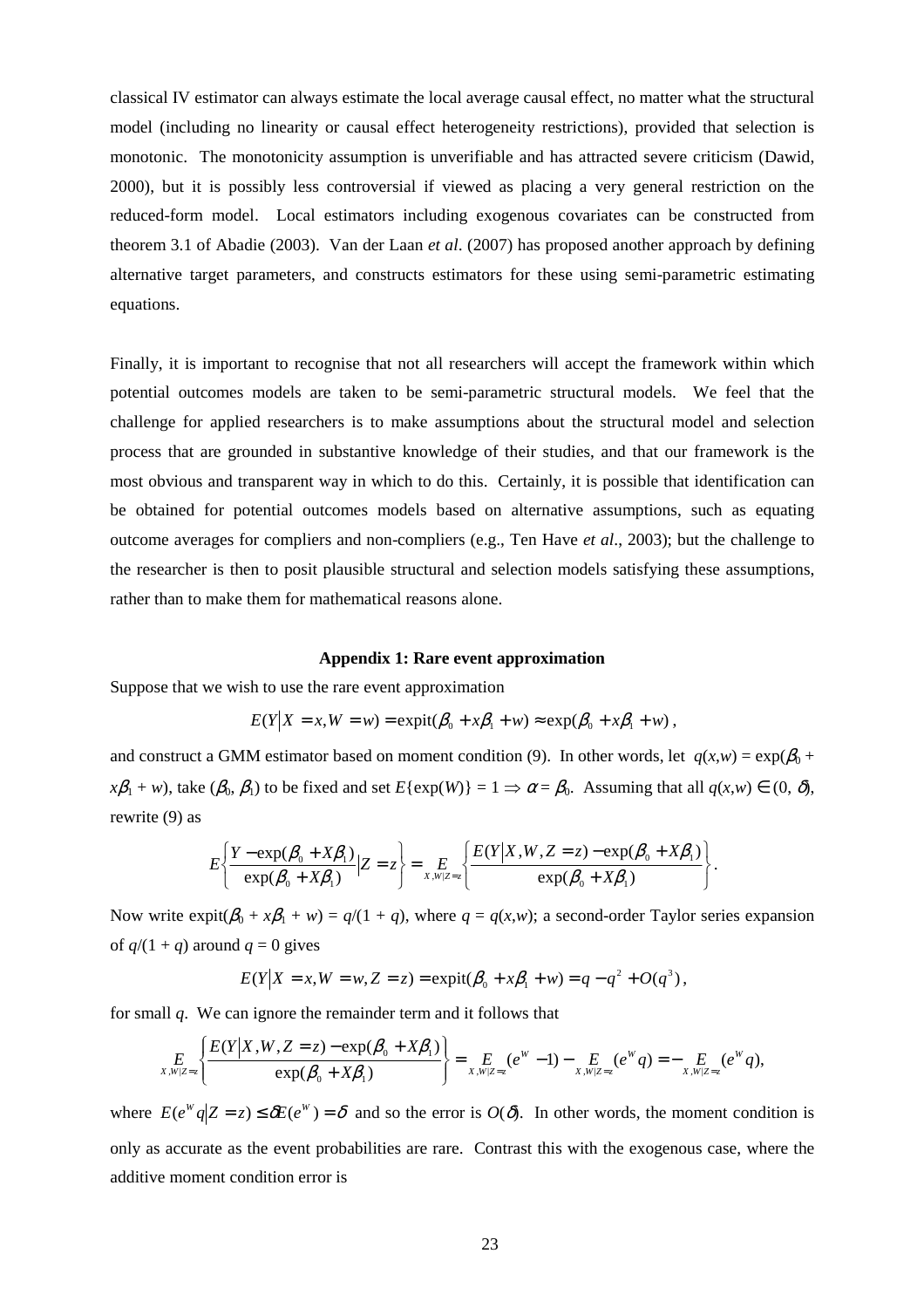$$
E\{Y - \exp(\beta_0 + X\beta_1)|X = x\} = E_{W|X=x}\{(e^W - 1)\exp(\beta_0 + X\beta_1) - e^{2W}\exp(2\beta_0 + 2X\beta_1)\} = O(\delta^2)
$$

which is an order smaller than the rare event approximation itself.

### **Appendix 2: Consistency of marginal estimator**

**Result 1:** Suppose MSM  $E(Y_\gamma) = g_\gamma(\chi)$  is obtained under some structural model such as (7), where  $Y_\gamma$  $= h_{\psi}(\chi, w, u)$ ,  $E(Y_{\chi} | W = w) = k_{\psi}(\chi, w)$  and (*U, W*) follow some unspecified joint distribution. Then consider the conditions: (i)  $Y = Y_X = \sum_{x} I(X = x)Y_{x}$ ; (ii)  $W \perp Z$ ; (iii)  $E(Y_X / X, W, Z) = E(Y_X / W, Z)$ ; (iv)  $X \perp W / Z$ ; and (*v*)  $k_w(\chi, w) = g_w(\chi)$ *. If either (a) conditions (i-iii,iv) hold, or (b) conditions (<i>i,iii,v*) *hold, then moment condition* (12) *is true; otherwise it does not.* (*Note that*  $\mathbb{L}$  *is the symbol for conditional independence here.*)

Proof: We suppose that  $Y_\chi = E(Y_\chi | W = w, U = u) = h(\chi, w, u)$  is structural model (7), such that  $h(\chi, w, u)$  $u$ ) =  $E(Y | X = \chi, W = w, U = u) = Y$ ,  $E(Y_{\chi} | W = w) = E{h(\chi, w, U)| W = w} = k_{\psi}(\chi, w)$  and  $E(Y \chi) =$  $E{k_{\psi}(x, W)} = g_{\psi}(x)$  is the MSM. The expected value of the inner part of the estimating equation conditional on *Z* is

$$
E\{Y - g_{\psi}(X)|Z = z\} = E(Y|Z = z) - E\{g_{\psi}(X)|Z = z\}.
$$

To show (a), consider the second term of the right-hand side:

$$
E{g_{\psi}(X)|Z = z} = E{\sum_{x} I(X = x)g_{\psi}(x)|Z = z}
$$
  
=  $\sum_{x} Pr(X = x|Z = z)g_{\psi}(x)$   
=  $\sum_{x} Pr(X = x|Z = z)E{k_{\psi}(x, W)}$   
=  $\sum_{x} \int_{w} Pr(X = x|Z = z)Pr(W = w) E{h_{\psi}(x, U, w)}dw$   
=  $\sum_{x} \int_{w} Pr(X = x|Z = z)Pr(W = w) E{E(Y|X = x, W = w, U)}dw, from (i)$   
=  $\sum_{x} \int_{w} Pr(X = x|Z = z)Pr(W = w) E{E(Y|X = x, W = w, U, Z = z)}dw, redundancy$   
=  $\sum_{x} \int_{w} Pr(X = x, W = w|Z = z)E(Y|X = x, W = w, Z = z)dw, from (ii, iv)$   
=  $E(Y|Z = z)$ ,

and so it follows that  $E\{Y - g_{\psi}(X) | Z = z\} = 0$ , as required provided  $g_{\psi}(\chi)$  is correct.

To show (b) follow Ten Have *et al*. (2003, appendix A), who give an alternative proof assuming only (i) and (iii). Following their argument

$$
E\{Y - g_{\psi}(X)|Z\} = E\limits_{W|Z} E\limits_{X|Z,W} E\{Y - g_{\psi}(X)|X,W,Z\}
$$
  
\n
$$
= E\limits_{W|Z} E\limits_{X|Z,W} E\{E(Y|X,W,Z) - g_{\psi}(X)\}
$$
  
\n
$$
= E\limits_{W|Z} E\limits_{X|Z,W} E\{E(Y_{X}|X,W,Z) - g_{\psi}(X)\} \text{ from (i)}
$$
  
\n
$$
= E\limits_{W|Z} E\limits_{X|Z,W} E\{E(Y_{X}|W,Z) - g_{\psi}(X)\} \text{ from (iii)}
$$
  
\n
$$
= E\limits_{W|Z} \sum_{x} Pr(X = x|W = w, Z)\{k_{\psi}(x,W) - g_{\psi}(x)\},
$$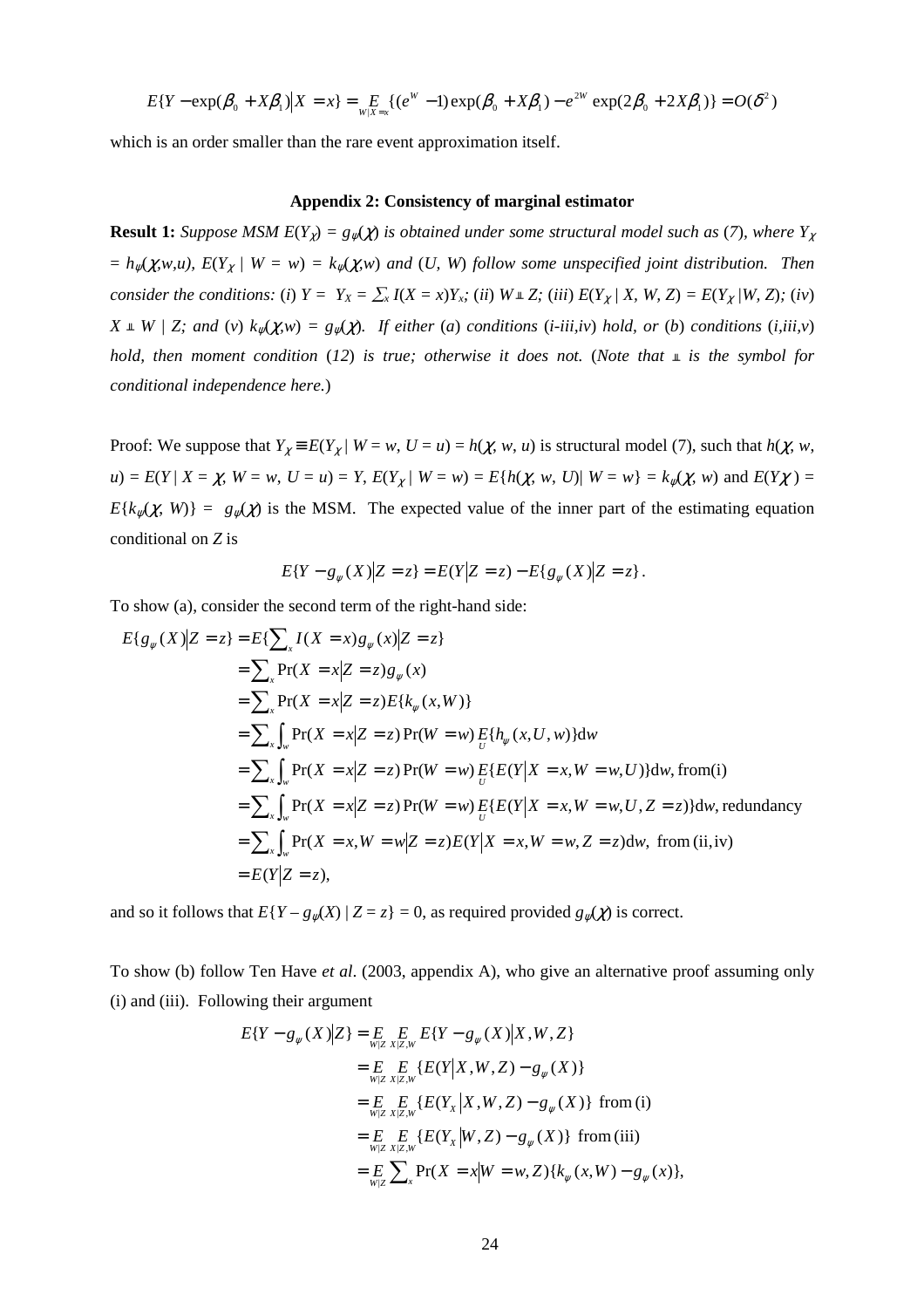which is zero if condition (v) holds, that is,  $k_v(\chi, w) = g_v(\chi)$ , or if condition (iv) holds. By inspecting the first equality of (A4) in Ten Have *et al.* (2003), it can be seen that their proof makes this unstated assumption.

### **Appendix 3: Identification of the LOR by the logistic SMM**

To show this, let  $\hat{\psi}^{\ell} = \hat{\psi}$  and write the generalised SMM estimator of Vansteelandt and Goetghebeur (2003) as

$$
\underset{X|Z=1}{E} \Big(b^{-1}[b\{E(Y|X,Z=1)\}-X\hat{\psi}]\Big) = \underset{X|Z=0}{E} \Big(b^{-1}[b\{E(Y|X,Z=0)\}-X\hat{\psi}]\Big),
$$

where  $b(a) = \log(t(a))$ . Expanding

$$
\begin{aligned} \Pr(X=0|Z=0)E(Y|X=Z=0) + \Pr(X=1|Z=0)b^{-1}[b\{E(Y|X=1,Z=0)\} - \hat{\psi}] \\ = \Pr(X=0|Z=1)E(Y|X=0,Z=1) + \Pr(X=1|Z=1)b^{-1}[b\{E(Y|X=Z=1)\} - \hat{\psi}], \end{aligned}
$$

and rewriting as

$$
Pr(X_0 = 0)E(Y_0|X_0 = 0) + Pr(X_0 = 1)b^{-1}[b\{E(Y_1|X_0 = 1)\} - \hat{\psi}]
$$
  
= Pr(X\_1 = 0)E(Y\_0|X\_1 = 0) + Pr(X\_1 = 1)b^{-1}[b\{E(Y\_1|X\_1 = 1)\} - \hat{\psi}],

similar arguments to those used for the proportional LATE gives

$$
\frac{\Pr(X_1 = 1)b^{-1}[b\{E(Y_1|X_1 = 1)\} - \hat{\psi}]\n - \Pr(X_0 = 1)b^{-1}[b\{E(Y_1|X_0 = 1)\} - \hat{\psi}]}{E(X_1 - X_0)} = E(Y_0|X_1 > X_1)
$$

It can clearly be seen that, because *b* is a non-separable function, generally the left-hand side is determined by 'always takers' as well as compliers and cannot admit a local interpretation (because  $E(Y_1 | X_0 = 1) = E(Y_1 | X_0 = X_1 = 1)$  and  $E(Y_1 | X_1 = 1) = Pr(X_0 = 0 | X_1 = 1)E(Y_1 | X_1 > X_0) + Pr(X_0 = 1 | X_1 = 1)$  $X_1 = 1$ *)* $E(Y_1 | X_0 = X_1 = 1)$ .

An exception to this rule is if the further condition that complier and 'always-taker'  $Y_1$ -averages are equal, namely,  $E(Y_1 | X_1 > X_0) = E(Y_1 | X_0 = X_1 = 1)$ , under which

$$
\hat{\psi} = b\{E(Y_1|X_1 > X_0)\} - b\left\{\frac{E(X_1 - X_0)E(Y_0|X_1 > X_1)}{\Pr(X_1 = 1) - \Pr(X_0 = 1)}\right\}
$$
  
=  $b\{E(Y_1|X_1 > X_0)\} - b\{E(Y_0|X_1 > X_0)\} = \log(LOR),$ 

because  $Pr(X_1 = 1) - Pr(X_0 = 1) = Pr(X_1 > X_0) = E(X_1 - X_0)$  under monotonicity.

## **References**

Abadie, A. (2003), Semiparametric instrumental variable estimation of treatment response models, *Journal of Econometrics* **113**, 231-263.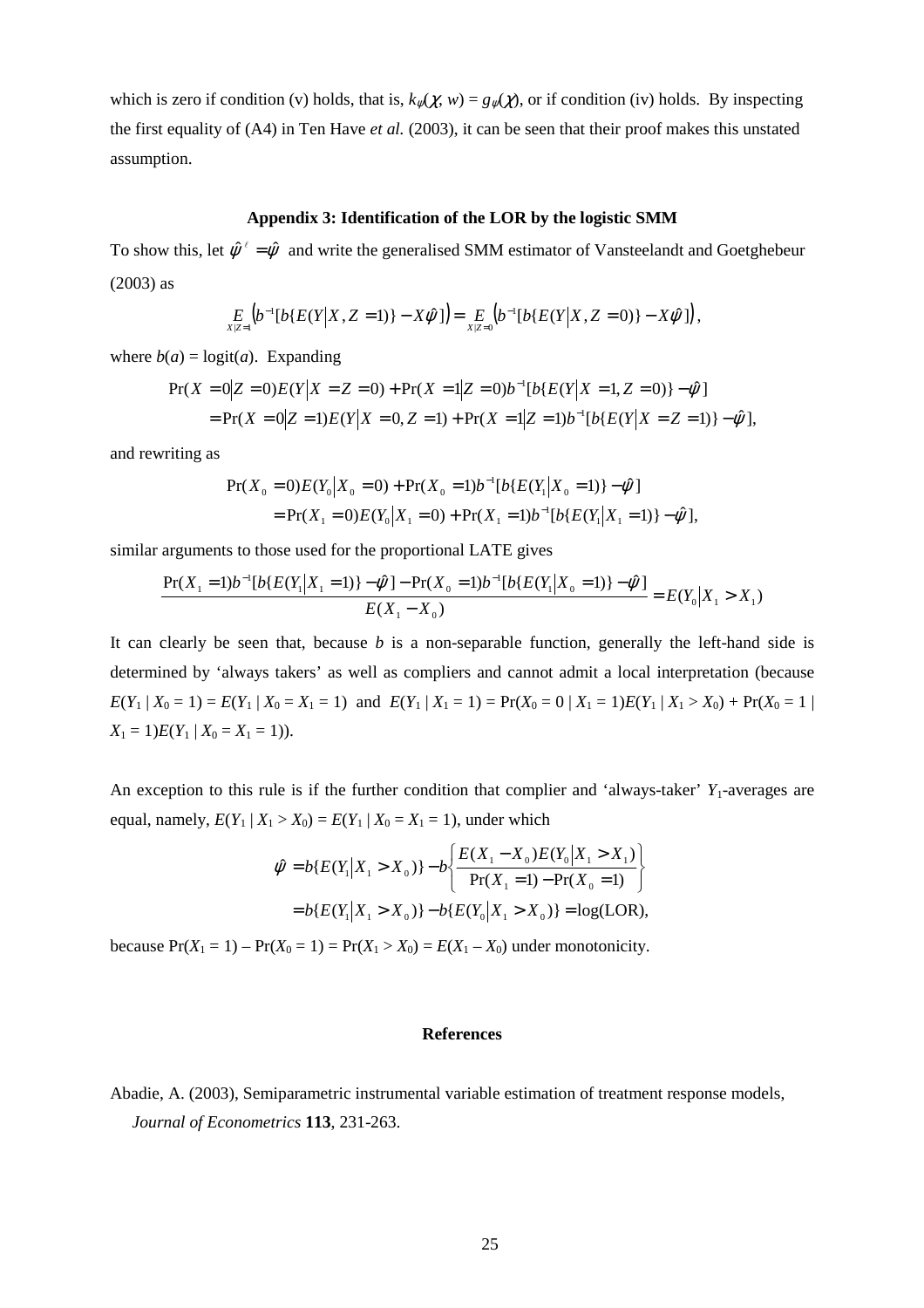- Angrist, J.D. (2001), Estimation of limited dependent variable models with dummy endogenous regressors: simple strategies for empirical practice, *Journal of Business and Economic Statistics* **19**, 2-16.
- Angrist, J.D., Imbens, G.W. and Rubin, D.B. (1996), Identification of causal effects using instrumental variables, *Journal of the American Statistical Association* **91**, 444-455.
- Blundell, R.W. and Powell, J.L. (2004), Endogeneity in semiparametric binary responses models, *Review of Economic Studies* **71**, 655-679.
- Chernozhukov, V. and Hansen, C. (2005), An IV model of quantile treatment effects, *Econometrica* **73**, 245-261.
- Chesher, A. (2008), Endogeneity and discrete outcomes, *CeMMAP* Working paper WP30/08, University College London, UK (http://www.cemmap.ac.uk/publications.php).
- Dawid, A.P. (2000), Causal inference without counterfactuals, *Journal of the American Statistical Association* **95**, 407-424.
- Didelez, V. and Sheehan, N. (2007), Mendelian randomization as an instrumental variable approach to causal inference, *Statistical Methods in Medical Research* **16**, 309-330.
- Didelez, V., Meng, S. and Sheehan, N. (2008), On the bias of IV estimators for Mendelian Randomisation, submitted manuscript.

Goldberger, A.S. (1972), Structural equation methods in social sciences, *Econometrica* **40**, 979-1001.

- Greenland, S., Pearl, J. and Robins, J.M. (1999), Confounding and collapsibility in causal inference, *Statistical Science* **14**, 29-46.
- Hernán, M.A. and Robins, J.M. (2006), Instruments for causal inference: an epidemiologist's dream?, *Epidemiology* **17**, 360-372.
- Hirano, K., Imbens, G.W., Rubin, D.B. and Zhou, X.H. (2000), Assessing the effect of an influenza vaccine in an encouragement design, *Biostatistics* **1**, 69-88.
- Hogan, J.W. and Lancaster, T. (2004), Instrumental variables and inverse probability weighting for causal inference from longitudinal observational studies, *Statistical Methods in Medical Research* **13**, 17-48.
- Imbens, G.W. and Angrist,. J. (1994), Identification and estimation of local average treatment effects, *Econometrica* **62**, 467-476.
- Imbens, G.W. and Rubin, D.B. (1997), Bayesian inference for causal effects in randomized experiments with noncompliance, *Annals of Statistics* **25**, 305-327.
- Johnson, K.M., Gustafson, P., Levy, A.R. and Grootendorst, P. (2008), Use of instrumental variables in the analysis of generalized linear models in the presence of unmeasured confounding with applications to epidemiological research, *Statistics in Medicine* **27**, 1539-1556.
- Lawlor, D.A., Harbord, R.M., Sterne, J.A.C., Timpson, N. and Davey Smith, G. (2008), Mendelian randomization: using genes as instruments for making causal inferences in epidemiology, *Statistics in Medicine* **27**, 1133-1163.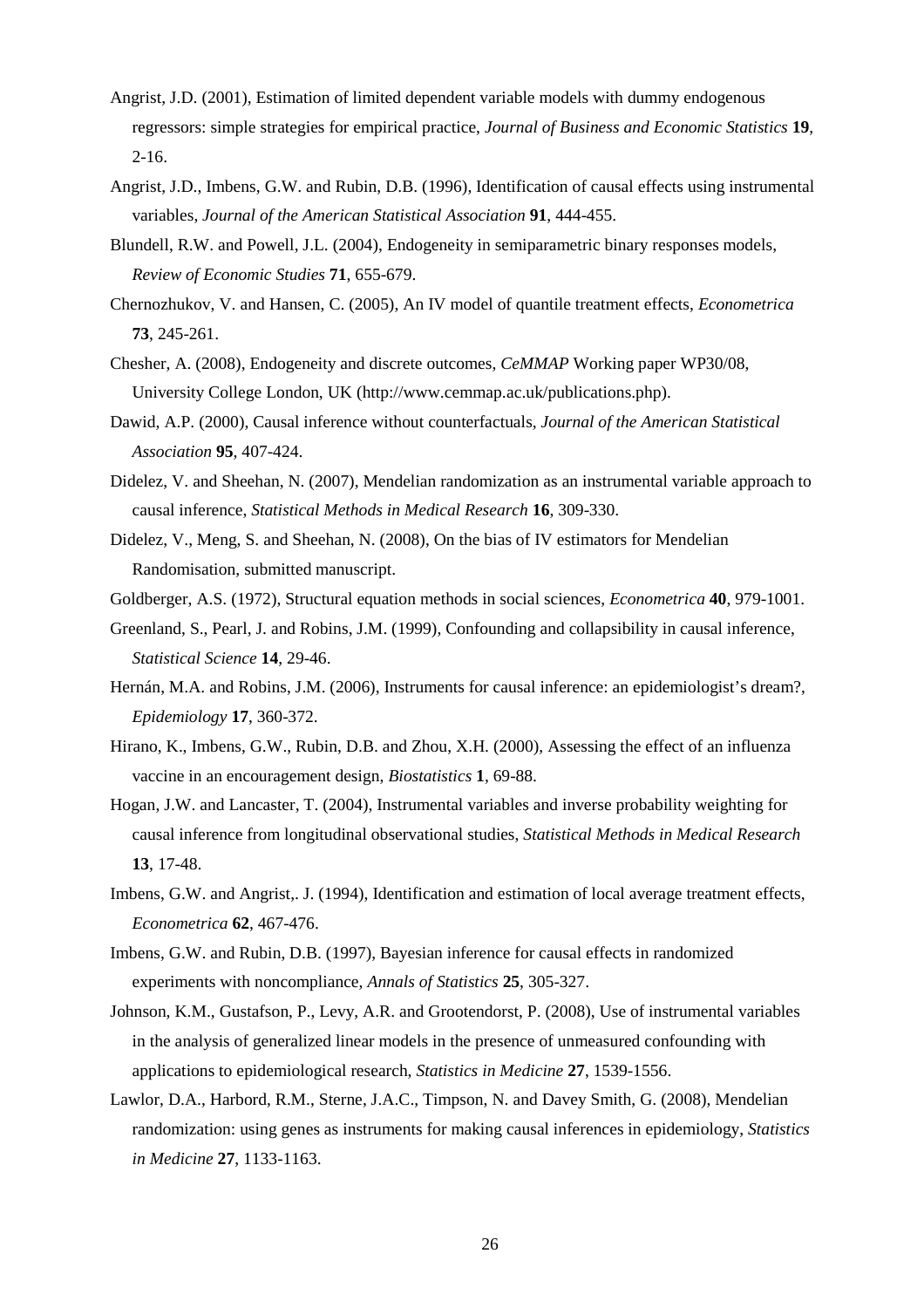- Mullahy, J. (1997), Instrumental-variable estimation of count data models: applications to models of cigarette smoking behaviour, *Review of Economics and Statistics* **79**, 586-593.
- Nagelkerke, N., Fidler, V., Bernsen, R. and Borgdorff, M. (2000), Estimating treatment effects in randomized clinical trials in the presence of non-compliance, *Statistics in Medicine* **19**, 1849-1864.
- Neuhaus, J.M., Kalbfleisch, J.D. and Hauck, W.W. (1991), A comparison of cluster-specific and population-averaged approaches for analyzing correlated binary data, *International Statistical Review* **59**, 25-35.
- Palmer, T.M., Thompson, J.R., Tobin, M.D., Sheehan, N.A. and Burton, P.R. (2008), Adjusting for bias and unmeasured confounding in Mendelian randomization studies with binary responses, *International Journal of Epidemiology* **37**, 1161-8.
- Pearl, J. (2000), *Causality: Models, Reasoning and Inference*, Cambridge: Cambridge University Press.
- Rivers, D. and Vuong, Q.H. (1988), Limited information estimators and exogeneity tests for simultaneous probit models, *Journal of Econometrics* **39**, 347-366.
- Robins, J.M. (1989), The analysis of randomised and non-randomised AIDS treatment trials using a new approach to causal inference in longitudinal studies, in: Sechrest, L., Freeman, H. and Mulley, A. (eds.), *Health Service Research Methodology: A Focus on AIDS*, 113-159, Washington, DC: US Public Health Service, National Center for Health Services Research.
- Robins, J.M. (1994), Correcting for non-compliance in randomized trials using structural nested mean models, *Communications in Statistics A - Theory and Methods* **23**, 2379-2412.
- Robins, J.M. (1999), Marginal structural models versus structural nested models as tools for causal inference, in : Halloran, E. and Berry, D. (eds.), *Statistical Models in Epidemiology: The Environment and Clinical Trials*, 95-134, New York: Springer.
- Robins, J.M., Hernán, M.A. and Brumback, B. (2000), Marginal structural models and causal inference in epidemiology, *Epidemiology* **11**, 550-560.
- Robins, J.M. and Ritov, Y. (1997), Towards a curse of dimensionality appropriate (CODA) asymptotic theory for semi-parametric models, *Statistics in Medicine* **16**, 285-319.
- Robins, J.M. and Rotnitzky, A. (2004), Estimation of treatment effects in randomised trials with noncompliance and a dichotomous outcome using structural mean models, *Biometrika* **91**, 763-783.
- Robins, J.M., Rotnitzky, A. and Scharfstein, D.O. (1999), Sensitivity analysis for selection bias and unmeasured confounding in missing data and causal inference models, in: Halloran, E. and Berry, D. (eds.), *Statistical Models in Epidemiology: The Environment and Clinical Trials*, 1-92, New York: Springer.
- Rosenbaum, P.R. and Rubin, D.B. (1983), The central role of the propensity score in observational studies for causal effects, *Biometrika* **70**, 41-55.
- Severini, T. (2000), *Likelihood Methods in Statistics*, Oxford: Oxford University Press.
- StataCorp (2007), *Stata User Guide v.10.0*, College Station, TX: Stata Press.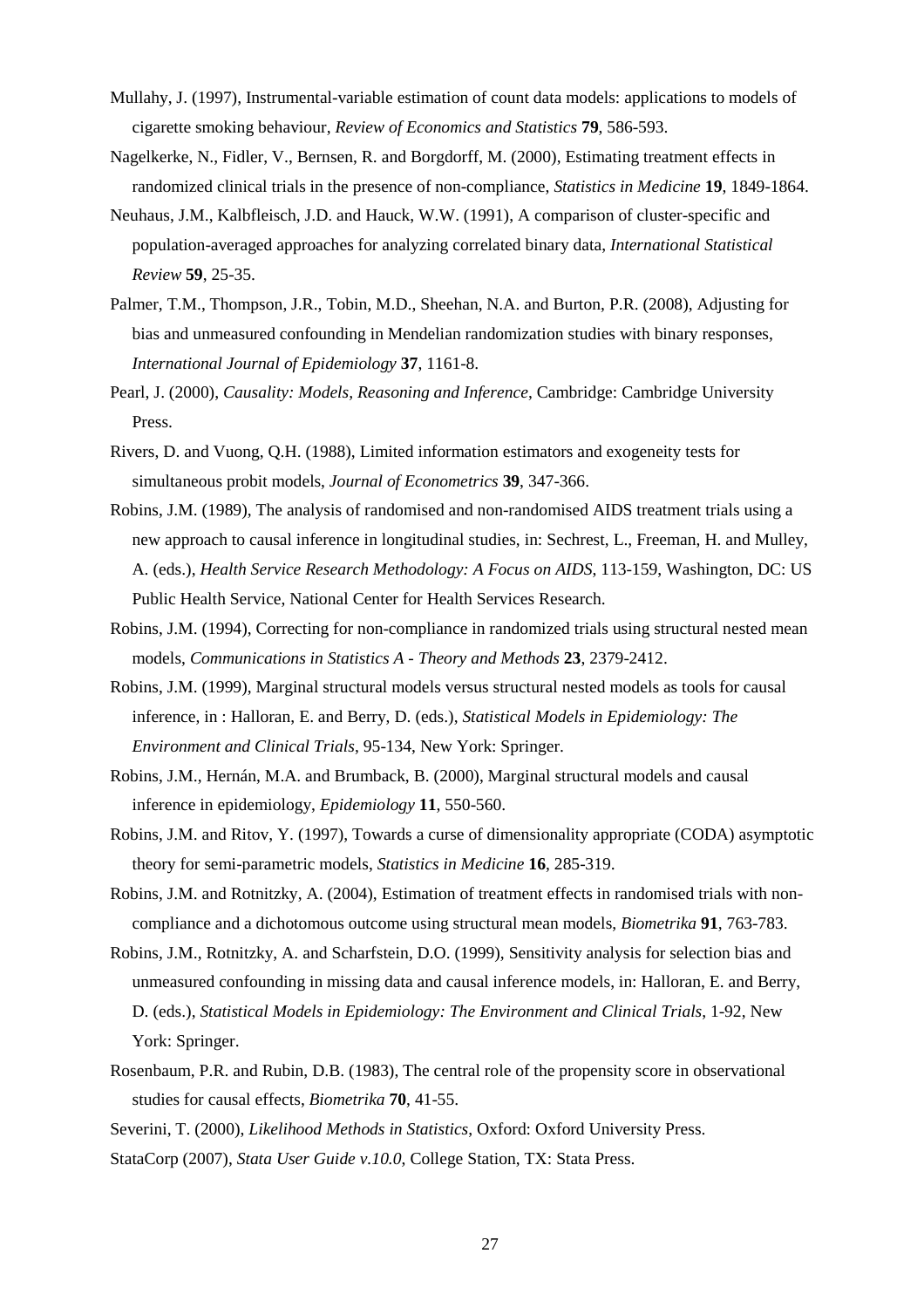- Tan, Z. (2006), Regression and weighting methods for causal inference using instrumental variables, *Journal of the American Statistical Association* **101**, 1607-1618.
- Ten Have, T.R., Joffe, M. and Cary, M. (2003), Causal logistic models for non-compliance under randomized treatment with univariate binary response, *Statistics in Medicine* **22**, 1255-1283.
- van der Laan, M.J., Hubbard, A. and Jewell, N.P. (2007), Estimation of treatment effects in randomized trials with non-compliance and a dichotomous outcome, *Journal of the Royal Statistical Society*, Series B **69**, 463-482.
- Vansteelandt, S. and Goetghebeur, E. (2003), Causal inference with generalized structural mean models, *Journal of the Royal Statistical Society*, Series B **65**, 817-835.
- Vansteelandt, S. and Goetghebeur, E. (2005), Sense and sensitivity when correcting for observed exposures in randomized clinical trials, *Statistics in Medicine* **24**, 191-210.
- Wooldridge, J.M. (2002), *Econometric Analysis of Cross-sectional and Panel Data*, MA: MIT Press.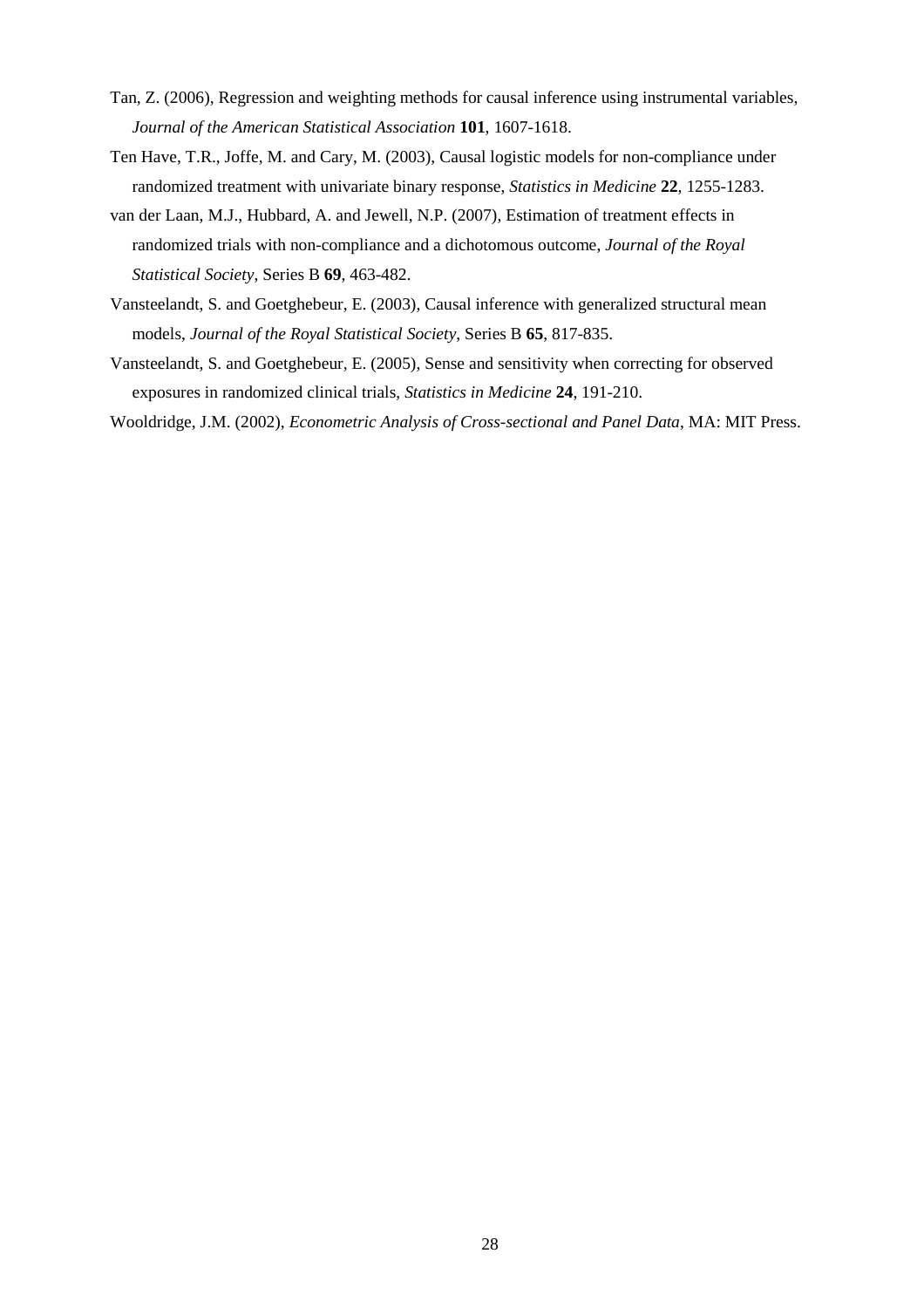Figure 1: A directed acyclic graph representing conditional independence relationships implied by a structural model for *Y* given *X* and *U* and a non-ignorable selection mechanism, along with the core conditions that must be satisfied by instrumental variable *Z*. Each node represents a variable (square nodes are observed and circular nodes are unobserved variables) with edges between variables denoting pairs that are not conditionally independent. Directed edges with arrows indicate causal direction, and undirected edges indicate an association about which no causal direction is assumed.